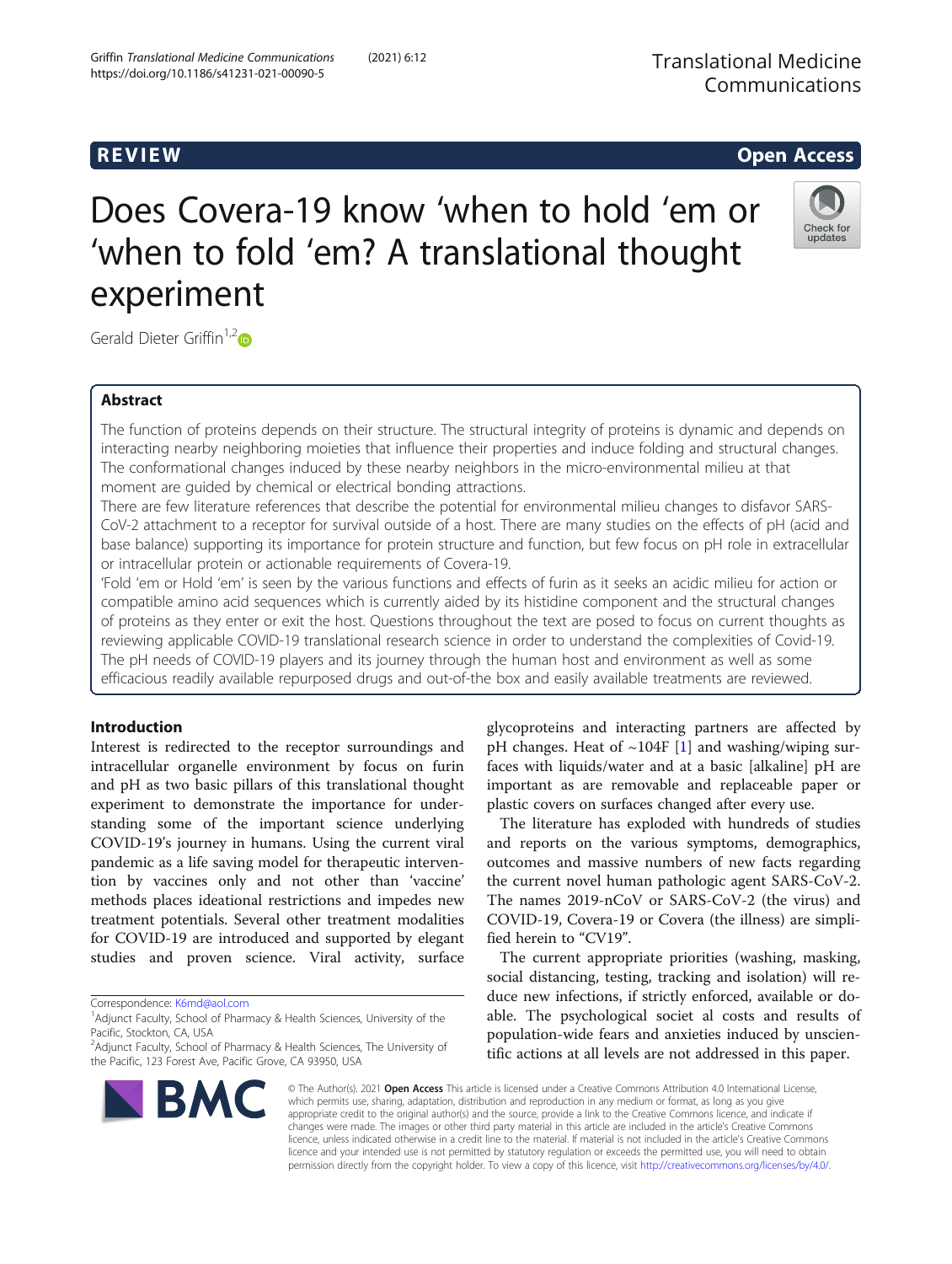The complexities of CV19 illness in the context of prior comorbid conditions, the many locations of receptor sites and mutations, based on the early New York hospitalization experience [\[2](#page-15-0)], are demonstrated and discussed using the early New York City model described below.

A study of the presenting symptoms of CV19 from 5700 hospitalized patients in the New York City area from March 1, 2020 to April 1, 2020 revealed  $\sim 60\%$ males and  $\sim$  40% females. The most common comorbidities were hypertension  $[~57\%]$ , obesity  $[~42\%]$ , and diabetes  $\lceil \sim 34\% \rceil$ . The presenting symptoms were fever  $\lceil \sim 1 \rceil$ 31%] and a respiratory rate greater than 24 breaths per minute in  $\sim$  17%, with  $\sim$  28% of those receiving supplemental oxygen. Co-morbidities include cancer, cardiovascular disease [arrhythmias, ischemia, coronary artery disease (CAD), and congestive heart failure (CHF)], hypertension, asthma, COPD/emphysema, obstructive sleep apnea, obesity and older age. Few patients [6.1%] had no comorbidities immune suppression, aids/HIV, history of organ transplant, renal disease, liver disease, smoking  $($   $\sim$  16%). All patients tested positive by the second test for CV19. Of the patients admitted to the intensive care unit (ICU) for intensive care and ventilation support  $\left[\sim 20\% \text{ of } 5700, \text{ or } 1151 \text{ ICU} \text{ admissions}\right], \sim 25\%$ or 282 ventilated patients died [[2\]](#page-15-0). The requirement for ventilation represents  $\sim$  2.28% of the total studied patient population. The mortality rate may continue to decrease as treatment improves and the number of tested asymptomatic CV19-negative or asymptomatic CV19-positive patients increases, assuming that the whole population is tested. Testing and measuring 'hotspots' measures 'hotspots' only and not whole population numbers may not be statistically valid, and are easily manipulated. The CV19 morbidity and mortality numbers cannot be accurate until the whole population is tested regardless of symptoms so a true population basis can be established for true statistical population comparison.

CV19 continues to prove that it is a potential serious threat to many populations, with some requiring rapid intervention and comprehensive care. Children are not as 'immune' to CV19 infection as initially thought. A recent JAMA article reported the clinical characteristics of many children with a pediatric inflammatory syndrome temporarily associated with CV19 [[3](#page-15-0)], now called multisystem inflammatory syndrome in children (MIS-C), which can affect the heart, lungs, kidneys, brain, skin and eyes [\[4\]](#page-15-0). Is there a prolonged post-infection survivor syndrome in some patients? The T-lymphocytes are active but may potentially not be as effective as needed? A pandemic phylogenetic analysis of 84 distinct CV19 genomes in New York revealed entry paths from the US, Europe and the New York area [\[5](#page-15-0)].

The mortality statistics exhibit an elevated rate since many deaths are counted as due to CV19 if they are connected in any way. Deaths counted as 'due to CV19' actually may occur due to overwhelming sepsis and/or pneumonia. In reality, 'due to CV19' is a contributing factor that can be listed on its own line on the death certificate beneath the potential actual cause of death. Ventilator-treated CV19 patients who die have profound hypoxemia and may die of a myocardial infarction from insufficient oxygen or perhaps an arrhythmia. The immediate cause of death is myocardial infarction due to hypoxemia due to CV19 contributory effects (pneumonia or inflammation etc). Other practices are built into various semantics, as death certificate signers decide on death data certification. This is also found in other infectious diseases, such as influenza or HIV for example, which also have pneumonia and inflammation as comorbidities, but the cause of death is listed commonly as Influenza and HIV/AIDS. Obviously this common practice is not strictly accurate, but is the current practice. Support for this reality has finally arrived from the National Center for Health Statistics, which states that only 6% of CV19-specific deaths are truthfully countable [\[6](#page-15-0), [7\]](#page-15-0). Death 'from' CV19 is different from death 'with' or 'due to (addition of)' CV19. These separate lines are selfexplanatory on the death certificate.

CV19 must accomplish the following in order to sustain itself and to multiply: Find a host > attach to and bind its receptor with the S1 spike protein > enter and travel through the receptor > initiate cell membrane fusion > create a pore and pass through to inside the host cell > enter an endosome > shed and leave the endosome to find the Host DNA and begin and finish the replication cycle > re-enter an exosome and travel to the host membranes > and 'exit' the host cell. The exit and leaving the exosome to 'exit' are not well established. Each of these steps has its own requirements and complexities including energy sources.

The mouth/oropharynx and nose as entrances for CV19-laden air and 'droplets' provide a direct path to the oropharynx, trachea, and lungs but also provide receptor sites along the way  $[8-10]$  $[8-10]$  $[8-10]$  $[8-10]$ . Two important angiotensin receptor blocker (ARB) proteins (ACE2[angiotensin converting enzyme 2] and TMPRSS2 [transmembrane protease serine 2]) are strongly expressed in nasal passage goblet secretory cells, type II pneumocytes of the alveoli in the lungs, and absorptive enterocytes of the intestine-ileum and lower bowel [[9,](#page-15-0) [10](#page-15-0)].

Masking and distancing are important in personal prevention of both oral and nasal CV19 entry by potential aerosol and 'droplet' contagion. Masking does double duty—it prevents spread from infected patients with or without symptoms via CV19 aerosols or 'droplets' into the nasal passages and mouths/oropharynx of uninfected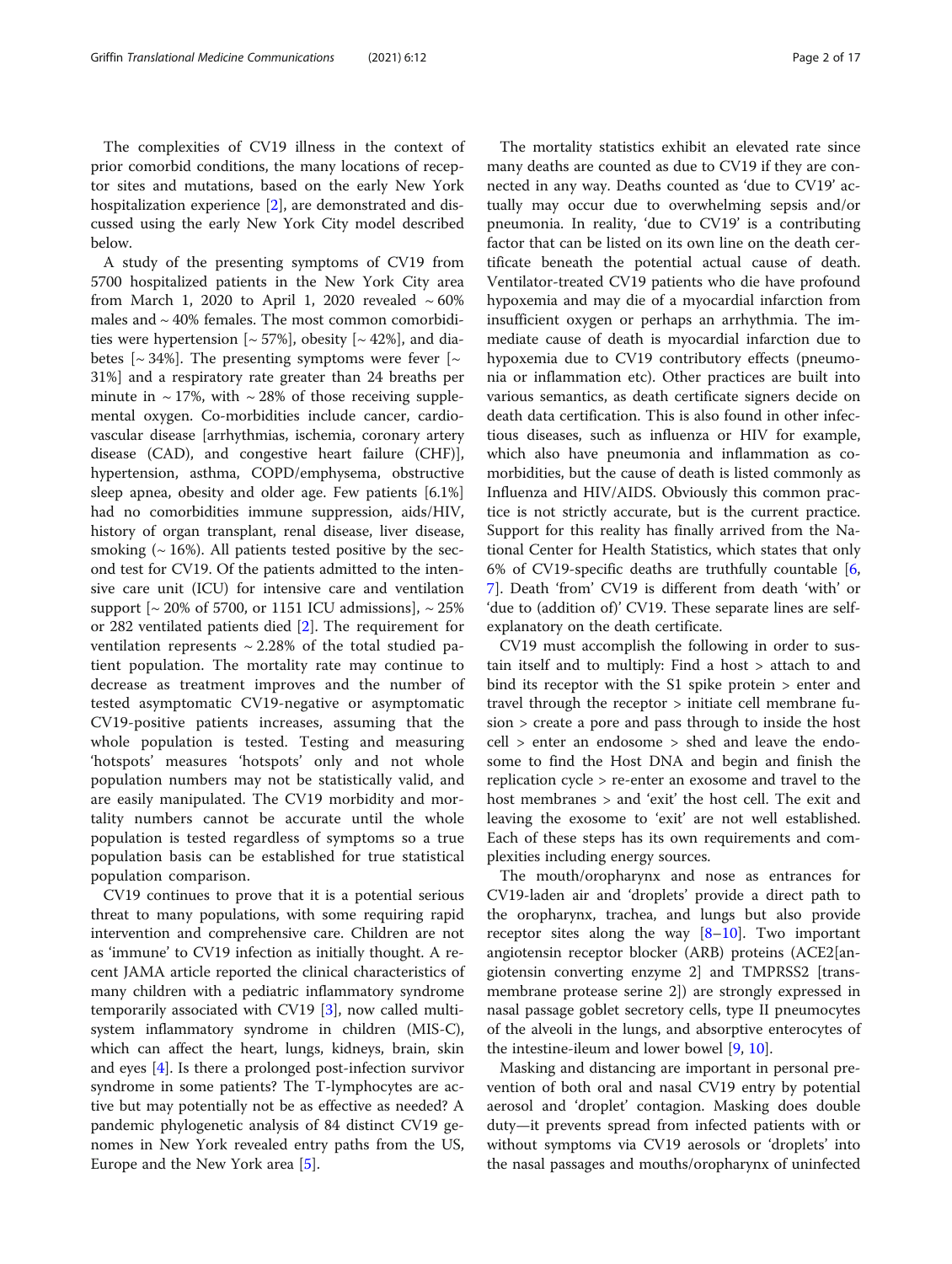victims, and protects uninfected patients wearing masks. Surface contamination sources are a separate problem.

Ziegler et al. [[9\]](#page-15-0) noted other entry points and receptor site locations for CV19: the conjunctivae of the eyes, the epidermal surfaces of blood vessels, and the tissue targets of viral spread via blood vessels to target organs. Is an open wound or absent skin [i.e., burns] an opening for CV19? Burns and wounds expose blood vessels with receptor sites. The target organs include the eyes, lungs, heart, all types of blood vessels, brain (neural cortex and brain stem, spinal fluid), nose, liver, kidneys and intestines (ileal sites or lower bowel) [[10\]](#page-15-0).

The conjunctival entry point in the eyes presents special problems in covering and protection—perhaps wearing glasses may help, but that is questionable. In later CV19 illnesses, this entry may lead to conjunctivitis and be potentially restricted by tear production in response to irritation from CV19 presence. The conjunctivae also have goblet cells with a potential role in CV19 systemic spread. What is the role of tears or ocular fluids in combatting CV19 entry? Are the epidermal surfaces of blood vessels in the conjunctivae facilitating systemic CV19 entry? The pH of the conjunctival goblet cells and tears/ ocular fluids was measured at pH 6.3/6.5 to 7.23/7.6 [[11](#page-15-0), [12\]](#page-15-0), which may be advantageous to CV19 and its preference for acidic site activity. It is reported that borate may be a pH buffer in the conjunctivae and ocular fluids [[11\]](#page-15-0). The conjunctivae as entry sites have been overshadowed by the emphasis on oral and nasal entry portals, hence the conjunctival CV19 entry site has received less attention and study. Loss of eyesight or ocular damage has not been mentioned in the CV19 literature. Does the higher pH range in the conjunctivae denature CV19 'S' protein so it cannot be cleaved by furin for spike S1 subunit-receptor attachment? What is the furin level in the conjunctival goblet cells compared to oral and nasal passage sites? The answer may lie in the environmental milieu of the conjunctivae, which is bathed by tears and other ocular fluids. The conjunctival CV19 entry portal may support using a plastic facial mask that also covers the eyes as a superior infection barrier. The facial plastic mask may also limit PPE exposure from CV19 positive patients.

The gastrointestinal tract may be a 'pass-through' site for shed viral shells and proteins [\[10\]](#page-15-0), but can also be an entry site from any source or from self-infection by asymptomatic positive individuals. The widespread systemic ACE2 and ARB (angiotensin converting enzyme 2 and angiotensin 2 receptor blocker sites) receptor distribution and viral entry may lead to multi-organ illness or potential multi-organ collapse and death.

# CV19's intracellular journey and actions

Protein structure dictates function. Local environmental chemically or electrically induced conformational and structural changes [denaturation] may enhance or prevent agonist and host receptor proteins from interacting. Does ARB/ACE2 display a feedback loop in the CV19 entry process? After CV19 enters the cell via the ACE2/ ARB receptor, uncoating of both CV19 and host membranes during the fusion process occurs, and the singlestranded RNA genome enters into the host cell cytoplasm via endosomal transport.

CV19 then initiates its reverse RNA reproduction cycle leading to eventual 'exocytosis', as its newly formed virions exit from inside newly formed exosomes to seek a new host cell's ACE2/ARB receptors and repeat the process. The host is re-infected in a continuously expanding infection, both intracellularly and systemically. Are RNAs are made early from the first genes of the host DNA genome, and are multiple copies made? What is the fidelity of the subsequent mRNAs templated from the host DNA? Could these multiple copies be other sources of mutations if strict copying fidelity is not observed [[13](#page-15-0)]? Where on the CV19 RNA and in what time-frame are the promoter and terminator genes active, if present at all? Where and when, early or late, on the CV19 RNA is this specific reverse transcriptase gene found? Is an enzyme involved in the production and initiation of this particular RNA reverse transcriptase? What will comparison with HIV reverse transcriptase models show? Could the built-in 'degeneracy' in the triplet genetic code (a different triplet code for the same amino acid in the mammalian genome) also be a potential adaptive evolutionary mechanism in CV19, as it uses only its RNA? It is generally accepted that, like poliovirus, when CV19 uses its reverse transcriptase to make its own RNA, protein synthesis ceases in the host. In support of this, Thoms et al. recently showed that "Nsp1 (nonstructural protein 1) from SARS-CoV-2 binds to the 40S ribosomal subunit, resulting in shutdown of host messenger RNA (mRNA) translation both in vitro and in cells." [[14\]](#page-15-0). Ban supports this by suggesting that Nsp1 suppresses host innate immune functions and interferes with mRNA binding, as the C-terminal domain of SARS-CoV-2 Nsp1 binds to the mRNA entry channel [[15\]](#page-15-0). The high infection and transmissibility rate of CV19 was found to be due to another host protein called 'neuropilin-1', "which is recognized and bound by CV19's spike protein and also facilitates CV19 cell entry and infectivity [\[16\]](#page-15-0)." This finding seeks urgent study and comparison with newer emerging variants or other mutant entry proteins.

Additional intermediate conformational structures of proteins were addressed earlier by Bai and Englander [[17\]](#page-15-0), who stated that "All possible protein folding intermediates exist in equilibrium with the native protein at naïve as well as non-naïve conditions, with occupation determined by their free energy level." Principles of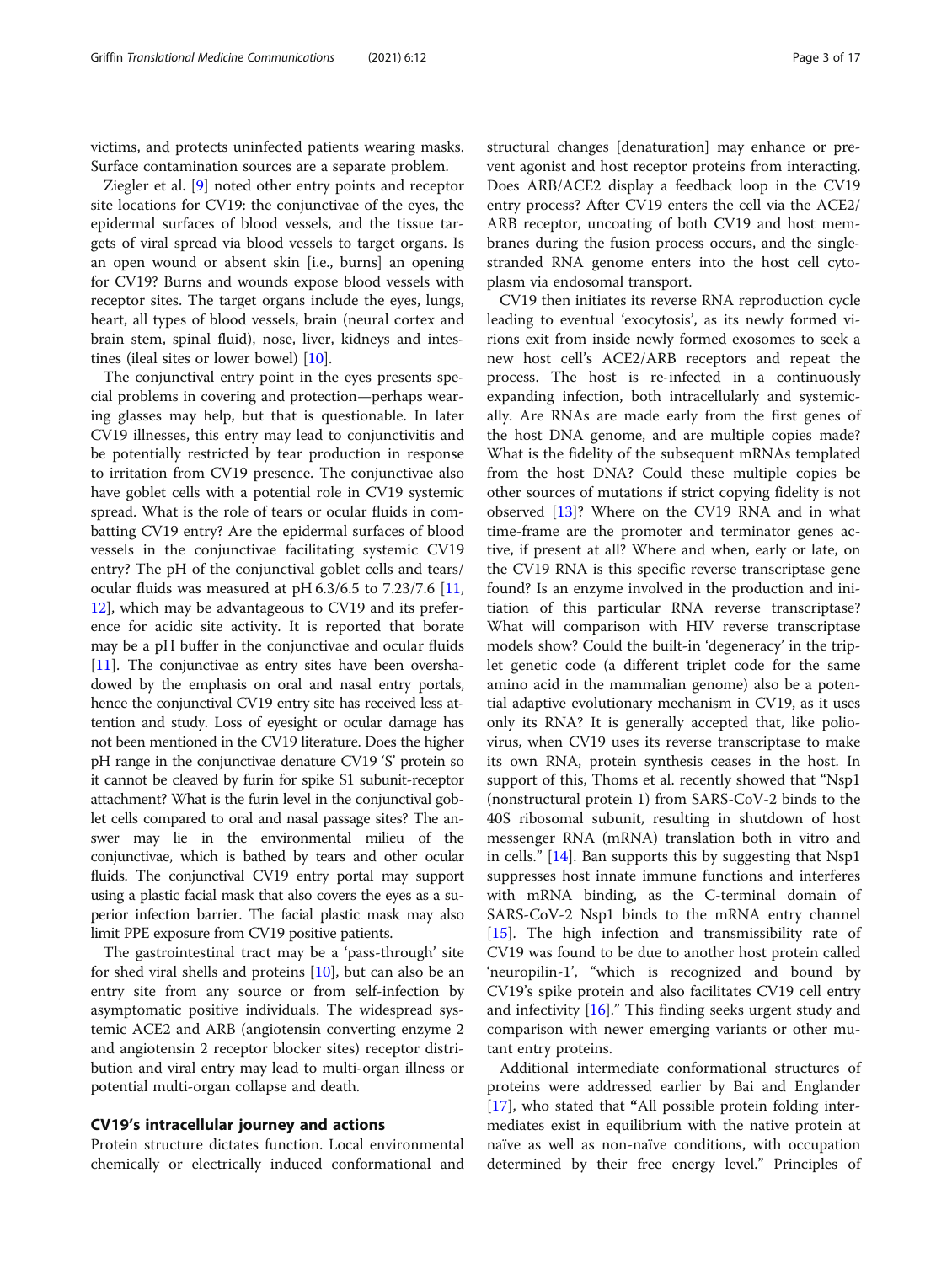protein structure and folding are illustrated by Walls [[18\]](#page-15-0), Wrobel [[19\]](#page-15-0), and Wrapp  $[20]$  $[20]$ .

PROTEIN GAME PLAYERS: 'Hold 'em or fold 'em or fold 'em and hold 'em?'

Wrapp et al. [[20\]](#page-15-0), Watanabe et al. [[21](#page-15-0)] and Cai et al. [[22\]](#page-15-0) report that the 'Spike ('S')' glycoprotein mediates cell entry and cell fusion. The 'S' protein is described as a "trimeric class 1 fusion protein composed of two subunits: one responsible for receptor binding (S1 subunit) and a membrane fusion subunit on the S2 subunit. The 'S' protein undergoes a 'hinge-like' conformational change to expose the receptor-binding domain. The spike surface is dominated by host-derived glycans, with each trimer displaying 66 N-linked glycosylation sites" [[21\]](#page-15-0). The 'S1' spike subunit binds to an amino terminal, and the 'S2' spike subunit binds to a carboxyl site after cleavage by furin [[23\]](#page-15-0). Importantly, furin cleaves the 'S' protein of CV19 into two proteins: S1 and S2. As above, S1 is responsible for receptor site attachment, and S2, with its fusion peptide site, is responsible for fusion of the CV19 and host cell membranes to allow the CV19 genome to enter the host cell [[22\]](#page-15-0). These actions may also indicate potential intrareceptor site mechanisms as CV19 transits through the receptor site. All of the receptor interactions and intracellular activities require an energy source. Once the membranes of both the host and CV19 are fused, the S2 fusion peptide forms a 'fusion pore' allowing the CV19 genome to enter the host cell for endosomal 'entry' and transportation [[24\]](#page-15-0).

Another potential CV19 entry-enabling protein was recently identified by Liu et al. [[25\]](#page-15-0): heparan sulfate (SO4), which is closely related to heparin. Liu et al. also demonstrated that heparan SO4 removal inhibits CV19 attachment to the ACE2/ARB receptor site. Heparan SO4 is also known to be and described as an 'adhesin'. Heparan SO4 provides an attachment site for CV19, plausibly holding it in the host receptor site area, and CV19 may not attach to the ACE2/ARB receptor site until it has adhered to the heparan SO4. Heparan SO4 attachment may be an early time-dependent or controlled event, and in this role it may enhance 'adhesion' of CV19 to the ARB/ACE2 receptor for subsequent actions to proceed. This 'adherence and delivery' action by heparan SO4 could be a critical early step in CV19 attachment to host cells because it 'guarantees' delivery of CV19 to the host cell receptor. Could heparan SO4 be blocked as a treatment, and the process halted at this early stage as well with prolonging time adherent dependency? Does heparanSO4 participate in a sequential process with other components? Heparan SO4 is a negatively charged polysaccharide that resided on the cell membrane. In the CV19 events sequence, it is derived from the host and onto the CV19 exterior and is 'held' in the host receptor site region. As Liu described removal or inactivation of heparan SO4 inhibits CV19 attachment to the ACE2/ ARB receptor site [[25\]](#page-15-0). Since heparan SO4 is a very acidic moiety, could it be inactivated by creating a basic environment and receptor site environment by pH adjustment? This may disallow an early receptor site CV19 attachment and CV19 cell entry? Hence creating an external basic environment may be an early potential CV19 entry denial into the host cell. This proposed model requires study and confirmation. CV19 is also bound by heparin, which leads to the question 'does it uses heparin as a transport vehicle for systemic spread and infection, as HIV does with its platelet 'taxi' [[26\]](#page-15-0)'? Use of heparin as a transport medium might help to explain the common coagulation problems of patients with CV19 infection because of heparin's potential unavailability for normal blood anticoagulation and the widespread CV19 distribution. Yu et al. showed activation of an alternative complement pathway that blocks CV19 spike proteins [[27\]](#page-15-0). Bouhaddou et al. [[28\]](#page-15-0) discussed the complicated phosphorylation processes during CV19 invasion. The increase in CV19 proteins and decrease in host proteins during various phases of phosphorylation in the energy production cycle showed that this decrease in host protein caused the demise of the affected host cell by inhibiting host mRNA translation and mitotic kinases [[28](#page-15-0)].

# Furin

"Furin is a pro-protein convertase that cleaves the protein and amino acid chain region called 'RXR/K/XR' of precursor proteins and transforms the pro-proteins into biologically active proteins and peptides" [\[29](#page-15-0)]. Furin participates in many nuclear, intracellular, membrane and endosomal actions. Furin has important roles as a proteolytic cleaver of capsular polyprotein precursors prior to viral RNA assembly of newly made CV19 in the acidic environment of the trans-Golgi network.

Furin is a multi-functionally important protease that 'senses' its needed acidic pH environment necessary for function. The structure of furin has both an amino group and a carboxylic acid group but a net neutral charge, which plausibly allows 'zwitterionic' or dipolarlike behavior and functions. It is known that for furin action in various organelle sites requires an acidic pH [\[30](#page-15-0)]. The TMPRSS2 serine host protease in the receptor site of CV19 is acidic and hence a welcome partner for furin action. How 'acidic' or how 'weakly basic' a furin action site must be for function is not known. Other viral models may also provide acidic environments for furin activity and may be models for study and potential understanding of CV19. Furin is a common denominator in many cellular functions and acts as a ubiquitous cellular protein 'concertmaster'. Could furin be artificially modified and targeted to achieve desired outcomes?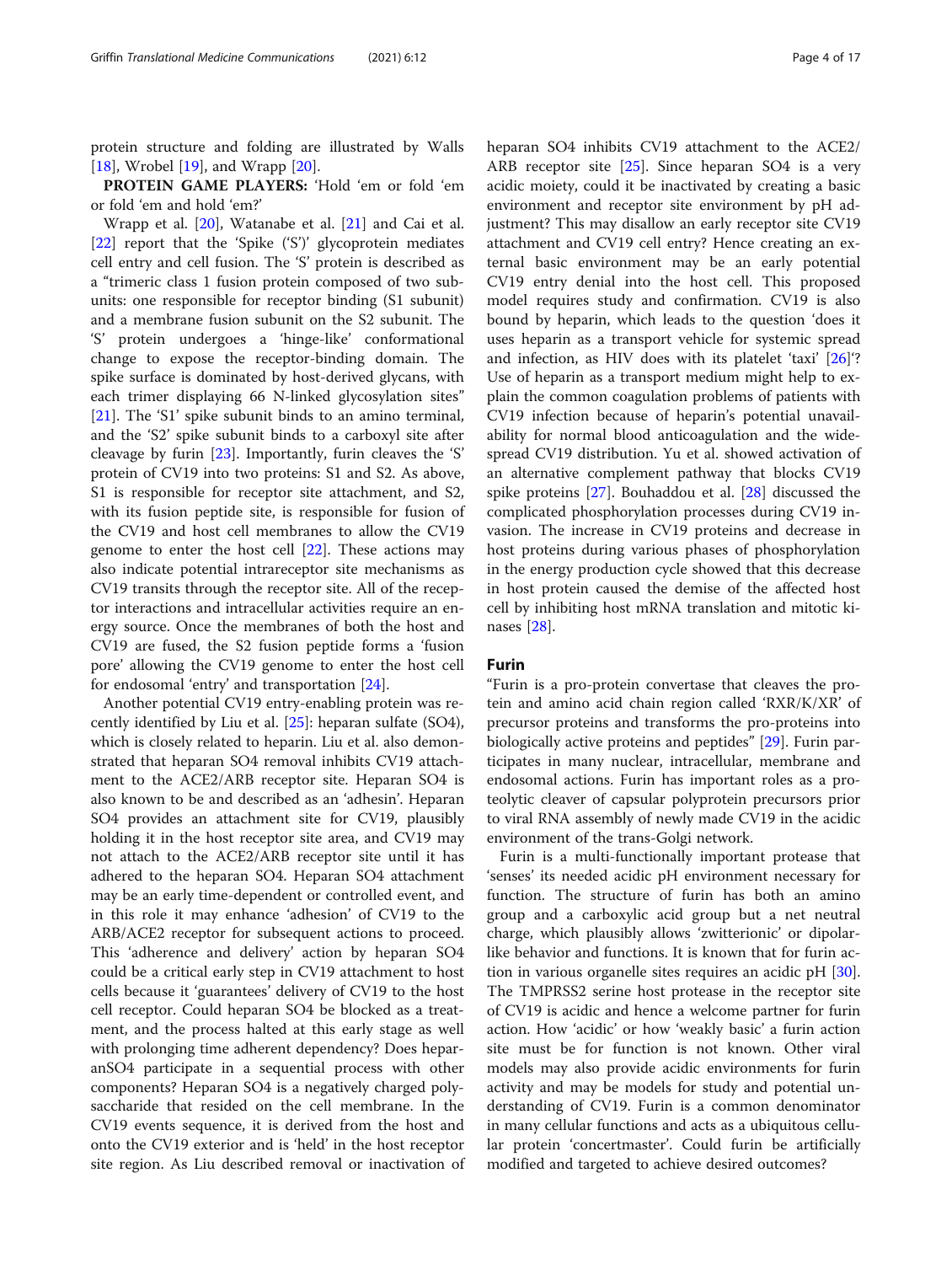Pelleccia's laboratory [\[31\]](#page-15-0) identified furin as a companion protease to TMPRSS-2 in enhancing CV19 transit to the ACE2/ARB receptor for host cell entry. Furin affects spike glycoprotein structure cleavage in other viral evolutionary processes [[19,](#page-15-0) [32\]](#page-15-0) and has a long history as a protein 'cleaver'. A four-amino-acid insertion between the edges of the S1 and S2 Spike protein subunits is 'sensed' by furin and allows furin-mediated 'S' protein cleavage [[33\]](#page-15-0). Roebrook et al. found that furin requires a negatively charged four-amino-acid motif (or low-basic four-amino-acid sequence?) in the substrate-binding region to cleave that site  $[34]$  $[34]$  $[34]$ . This action enables the 'open pre-attachment conformation' necessary for the CV19 spike 'S1' protein subunit to attach to the ACE2 receptor site. What gene directs insertion of these four amino acids for recognition by furin cleavage, and can it be modified? The ubiquitous furin is present in the ARB/ACE2 receptor site before the 'S' protein arrives to be cleaved. The furin 'S' protein cleavage site was also described by Coutard et al., who noted its absence in other SARS-like coronaviruses (CoVs) [[33](#page-15-0)]. The absence of the 'S' protein furin cleavage site in other SARS-like CoV viruses is an important difference. The presence of a four-amino-acid cleavage site attractive to furin could indicate CV19 mutations or an unusual evolutionary event. The S1 subunit has a basic N-terminus that binds to ACE2/ARB, while the S2 subunit has an acidic Cterminus that interacts with TMPRSS2 and furin after attachment for passage through the receptor site and contains the fusion peptide. These oppositely charged terminals may enhance furin's 'zwitterion'-like or 'dipolar' behavior and give it a greater capability to affect other protein sites. Given that CV19 mutates frequently for improved survival and function, any or all of the descriptions found to date and described here may change as CV19 mutates.

Cai et al. [\[22\]](#page-15-0) and Roebrok et al. [\[34\]](#page-15-0) support that the 'S' spike protein has both a 'prefusion' and a 'postfusion' state and that it undergoes the conformational change needed for successful host entry enabled by furin cleavage. They stated that the prefusion trimer structure has "three receptor-binding domains adjacent to the fusion peptide and that the postfusion structure has strategically placed N-linked glycans suggesting 'viral protection' against host immune responses and harsh external conditions" [[22](#page-15-0)]. Wrobel et al. supported these observations [[19\]](#page-15-0): "the human CV19 pathogen presents a more stable pre-cleavage form and an approximate 1,000-fold tighter binding of SARS-CoV-2 to human receptor than in bats." They further state that " these observations suggest that cleavage at the furin-cleavage site decreases the overall stability of SARS-CoV-2 and [but] facilitates the adoption of the open conformation change that is required for 'S1' to bind to the ACE2 receptor."

Furin is implicated in mutations, tumor growth, viral and bacterial infections, protein cleavage and change into biologically active moieties. Some approaches have been suggested to stop furin activity. A furin inhibitor, a 2,5-dideoxystreptamine derivative, was designed to form a complex with furin [[35](#page-15-0)] but needs further evaluation. Jean et al. [\[36](#page-15-0)] introduced alpha1-antitrypsin Portland as a 'bioengineered' serpin molecule selective for furin inhibition. They stated that the formation of a chemical moiety complexed with furin revealed activity inhibition of 100% complete after 2 min of exposure and described it as a "suicide substrate inhibitor'. Additional studies and clinical evaluations of furin inhibitors are expeditiously needed. Cheng et al. described several other furin inhibitors that may be useful after more supportive studies [\[37\]](#page-15-0). The use of furin blockers has not received enough attention given the critical function and presence of furin for most cell needs for protein cleavage, in the replication process and at the cell membrane receptor site. Other entities will likely continue to be identified concerning furin function as our knowledge and experience with CV19 or other viral agents grows [\[38](#page-15-0)]. Controlling and eradicating furin activity appears to be one of the primary keys to controlling CV19 and potentially other emerging viral pathogens. This action speaks to the fact that the singular target 'vaccine' focus has sidelined this and other treatment potentials.

A requirement for furin action, as for all cellular functions, is an energy source since biosystemic function is based on kinetic models instead of thermodynamic models.

# Mutation plays

Early in the CV19 outbreak, it became apparent that CV19 has the capability to evolve, as initially demonstrated by its movement from animal to human hosts [[24\]](#page-15-0). This ability to mutate and adapt is still evolving.

The current intermediate protein forms of CV19 that emerge or mutate into different structures have increased potential for infection and improved host entry [[25\]](#page-15-0). Intermediate forms may be found as new mutations emerge and thus give rise to a dynamic structural milieu. The 'older' forms will be replaced in time by the newer mutants. The ACE2/ARB receptor accommodates the current newly mutated form of CV19, which may signal a small or single.

CV19 has genome mutations at position 23,403, which are 'adaptations' to different geographical areas and their populations. This phenomenon was identified again recently [\[39\]](#page-15-0) and indicates geographical mutations and changes toward increased infectivity. The 'D614G' (now named G614) mutation changes the virus spike protein that attaches to the CV19 receptor site. This effect partially demonstrates that an agonist can be modified for a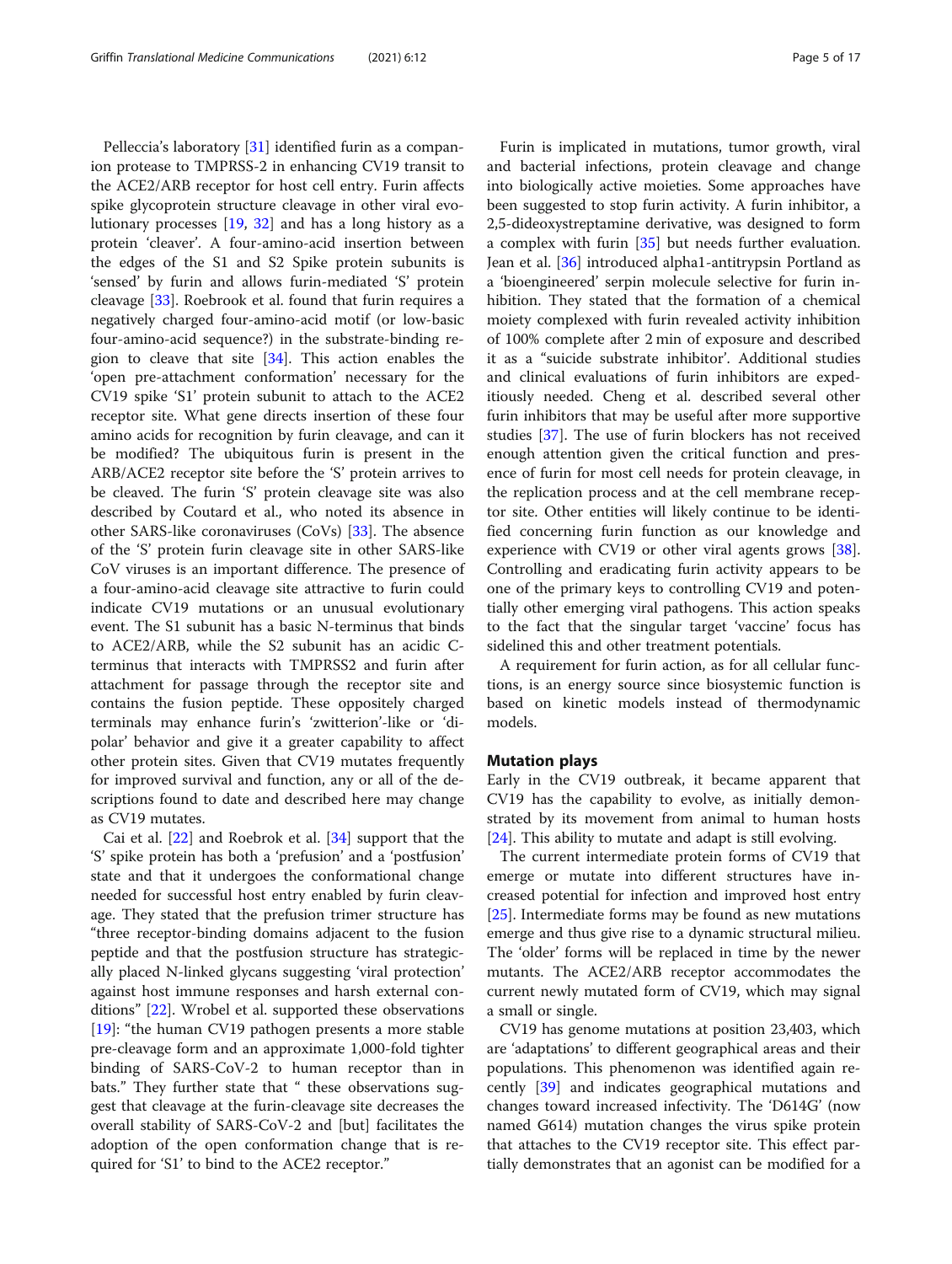better stoichiometric fit. Watanabe et al. [\[21](#page-15-0)] and Cai et al. [\[22\]](#page-15-0) showed structural CV19 spike 'S' protein conformational changes but no receptor site changes.

The earliest mutation version, G614, found in the CV19 spike 'S' protein still 'fits' to the ACE2/ARB receptor protein but with stronger ability to fuse with host membranes and an at least 3–10 times greater infection capability, causing a mutation for improved survival but not a large structural change while maintaining attachment ability to the ACE2/ARB receptor protein, as confirmed by Choe and Fazan [[26](#page-15-0)]. As mentioned above, G614 seeks comparison with the current 'new' variant to confirm its true appearance timeline. Infectivity appears to peak before symptom onset at  $\sim$  4 to 7 days after exposure [\[23](#page-15-0)]. He et al. [[40\]](#page-15-0) estimated that 44% of infected individuals were infected during the 'pre-symptomatic' (asymptomatic) stage within household clusters and settings. These infections are primarily from close contact, absent masking and via aerosols, 'droplets' or surfaces.

The compilation of prior studies by Korber [\[39](#page-15-0)] also identified the G614 mutation and supports the earlier mutation model by Choe and Fazan [[26](#page-15-0)], which shows that the 'G614' mutation is almost completely dominant in most countries and potentially now is being 're-discovered'. They also noted that 'G614' has "slightly changed the spike shape and protein structure to enhance and ease the viral membrane and host cell membrane fusion, which also supports a potential stronger infection rate of 3 to 10 times as before and that CV19 accumulates about two changes a month in its genome [[26\]](#page-15-0)". These data may all be or become 'moving targets'. In a larger sense, together with asymptomatic patients, nonmasking and non-social distancing these mutations offer an explanation for the early and current rapid infection wave spreading across the globe, with a stronger affinity and infectious potential. The mutational ability of CV19 was further addressed and found to be more complex by Berrio et al., who importantly noted genome mutations independent of protein function impact [\[41\]](#page-15-0).

Van Dorp et al's report from the University College of London characterized "patterns of diversity of the SARS-CoV-2 virus genome" by identifying  $\sim$  198 recurrent genetic mutations [[42\]](#page-15-0), which may help to explain how the virus adapts to its various environments, survival needs and human hosts by use of this large potential mutational repertoire. Are there epigenetic signals and activators for the mutations that may be identified? Regarding the known potential  $\sim$  198 recurrent mutations [[42\]](#page-15-0), do they enable or guide CV19 and its ubiquitous player furin to a specific genome domain for mutational induction once inside the host environment in order to be more successful? It may help to think of this mutational induction as "functional genetic flow" enabled by 'evolutionary pressure' which may be guided by

epigenetic need to adapt to changing requirements? The current mutations [or 'variants'] may fit into the mutational potentials described above.

Baum et al. suggested developing an antibody cocktail to prevent CV19 from developing rapid mutational escape in response to the use of individual antibodies [\[43](#page-15-0)]. Mutational escape may make single target neutralizing antibody vaccines less effective. Hansen and Baum et al. reported on potential humanized neutralizing antibody cocktails for anti-SARS-CoV-2 use. This cocktail aims to decrease the potential, raised by Baum et al. [[43](#page-15-0)], for the emergence of CV19 escape mutants from the use of single antibody vaccines [\[44\]](#page-15-0). The notion of single antibody vaccine failure due to a more rapid mutation potential is most concerning, and the above studies [[42](#page-15-0)–[44](#page-15-0)] must be solidly confirmed expeditiously and watched for close and appropriate response since this appears to be a looming event. The various cocktail antibodies work separately but synergistically. They [[43,](#page-15-0) [44](#page-15-0)] also stated that this combination cocktail of survivor antibodies may overcome the presence of mutant forms that are present and have escaped treatment. Duffy questions why the CV19 mutation rates are so high [[45](#page-15-0)]. The Medical Letter lists an early summary of CV19 therapy [[46\]](#page-15-0). Konno et al. recently discovered a new interferon (IFN) antagonist which may positively impact therapy after confirmation and efficacy studies [[47\]](#page-15-0). Impaired IFN responses are associated with CV19 disease.

What are the furin levels at this early stage in CV19 invasion? A comparison of entry genomes of the current mutations could indicate whether changed genomes are found as a 'gene in situ tweak' mutation to enable CV19. Could the pathologic process, once under way, induce other and more efficient mutations? Are there are more mutations early in the infection cycle, with fewer over time? Perhaps the 'zwitterionic' furin's ability to 'sense' an acidic intracellular organelle site, adapt to its environment and maintain activity after mutation plays a role? Current CV19 genome testing is used as a method to determine the geographical spread of CV19. The papers by Watanabe et al. [\[21\]](#page-15-0), Cai et al. [[22](#page-15-0)] and Wrapp et al. [\[20\]](#page-15-0) support the question 'hold' em or fold' em' and support that CV19 does both, depending on receptor site and intracellular actions, pH and CV19 mutational survival needs.

# Repurposed therapy and modifying the agonist and receptor

The pharmacology and biochemistry of new or repurposed drugs potentially efficacious in interfering with extra- and intracellular CV19 actions is a broad area. It is helpful to consider and select methods that disturb the flow of energy in the TCA/Krebs cycle and methods that could interfere with CV19 attempts at entry, membrane fusion for entry and exit, replication and protein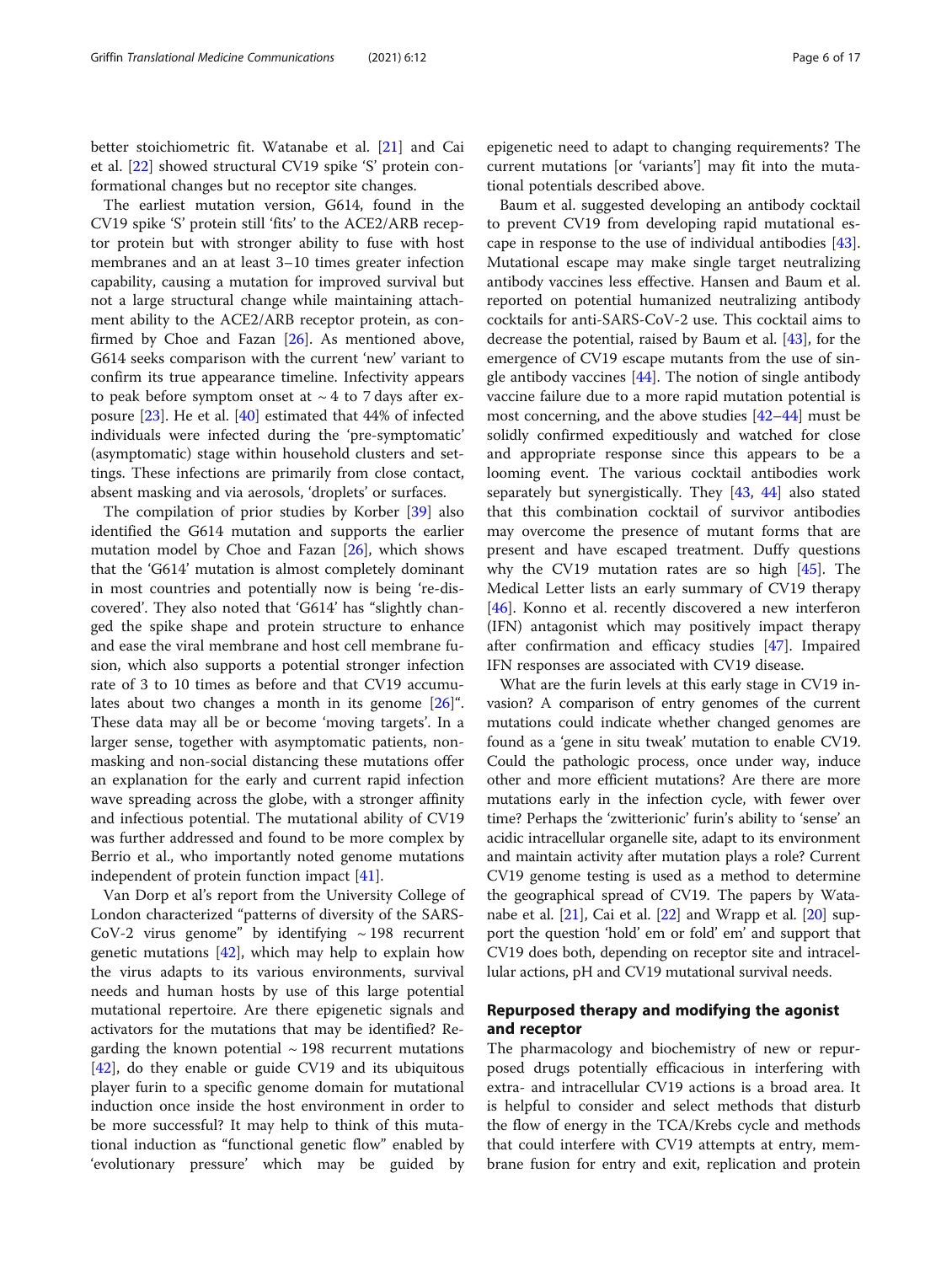reproduction. RNA mechanisms, furin cleavage, endoand exosome activity at entry and exit are also important potential considerations for interfering with CV19. Every action and function within a cell requires a source of energy, and CV19 is no different.

The Medical Letter on Drugs and Therapeutics presents a large list of potential medications for CV19. Some potential therapeutic modalities will be discussed here. The Medical Letter does not address mutations and their therapy [\[46](#page-15-0)].

Earlier support of the protease TMPRSS-2 'activation' of the CV19 Spike protein was offered by Glowacka et al. [\[48](#page-15-0)], and followed by a report from Kawase et al. [[49\]](#page-15-0) who used serine and cysteine protease inhibitors to prevent SARS-CoV entry [\[49\]](#page-15-0). Zhou et al. also suggested using protease inhibitors targeting CoV and select filo-virus entry [[50](#page-15-0)].

Hoffman et al. [\[51](#page-15-0)] then showed that the 'S' protein action is facilitated by TMPRSS-2, which is localized to the ACE2/ARB CV19 receptor domain. This activity also enables CV19 attachment and entrance to the cell via the ACE2/ARB receptor. Hoffman et al. [[51](#page-15-0)] also reported that the 'priming' of spike agonist protein by TMPRSS-2 was inhibited by an FDA-approved orphan drug serine protease inhibitor, camostat mesylate, which is currently used for pancreatitis and esophagitis in Japan but could be available worldwide. Importantly, Hoffman et al. found that alveolar lung cells were not invaded by CV19 if camostat mesylate was used  $[51]$  $[51]$ . This is a critically important finding and therapy that has the potential to stop CV19 in its attacks on pulmonary tissues by blocking TMPRSS-2 'priming' of the CV19 'S' spike protein. Note that TMPRSS-2 has a serine as a part of its structure.

The FDA site on camostat mesylate describes its actions as follows [[52\]](#page-15-0): "The mesylate salt form of camostat, an orally bioavailable, synthetic serine protease inhibitor, with (has) anti-inflammatory, antifibrotic, and potential antiviral activities. Upon oral administration, camostat and its metabolite 4-(4-guanidinebenzoyloxy) phenyl acetic acid (FOY 251) inhibit the activities of a variety of proteases, including trypsin, kallikrein, thrombin and plasmin, and C1r- and C1 esterases. Although the mechanism of action of camostat is not fully understood, trypsinogen activation in the pancreas is known to be a trigger in the development of pancreatitis. Camostat blocks the activation of trypsinogen to trypsin and the inflammatory cascade that follows. Camostat may also suppress the expression of the cytokines interleukin-1 (IL1b), Interleukin-6 [IL6] (known to be highly present in the lungs during CV19), tumor necrosis factor–alpha (TNF-a), and transforming growth factor-beta (TGF-beta), along with alpha-smooth muscle actin (alpha-SMA). These cytokines belong to the anti-inflammatory Th2

cellular immune response but are likely overwhelmed by the strong inflammatory opposing response. In addition, camostat inhibits the activity of TMPRSS2, the host cell serine protease that mediates viral cell entry for influenza virus and CoV, thereby inhibiting viral infection and follow-on replication [\[52\]](#page-15-0). Uno described camostat mesy-late and its use, dosing and efficacy [\[53\]](#page-15-0).

A current large-scale study of camostat is ongoing by the University of Aarhus in Denmark, with an endpoint in March 2021 [\[54](#page-16-0)].

Interleukin-6 [IL-6] blockade therapy has been used to reduce the macrophage inflammatory response, with some success [[55\]](#page-16-0). As noted above, camostat may also block IL-6 and potentially support a stronger Th1-type cellular immune response.

The drug remdesivir produced a statistical improvement in nonspecific clinical status compared with that for standard care with 'undefined clinical importance' [[56,](#page-16-0) [57\]](#page-16-0) but has been approved for use. However, remdesivir may work better in combination with an IL-6 blocker or other antiviral drugs. Tortorici et al. suggested that strong human antibodies protect against CV19 [\[58](#page-16-0)], while Konno et al. reported on an interferon [IFN] antagonist [\[47](#page-15-0)]. Stauffer et al. mention using dexamethasone early [\[59](#page-16-0)].

Jurgeit et al. [[60\]](#page-16-0) report that the old anthelmintic drug niclosamide inhibits adenosine triphosphate (ATP) production by uncoupling oxidative phosphorylation and that it blocks endosomal acidification. Acidification of endosomes and acidic environments as discussed in this paper is a necessary environment for furin to be active in cellular endosomes, in the ARB receptor site, the fusion process of CV19 and host membranes, as well as Golgi body protein assembly. Niclosamide may become very useful once tried in human clinical scenarios. Niclosamide importantly also neutralizes endosomal and Golgi acidic environments  $[60]$ . Furin is a major actor in the acidic environments of the ARB receptor site, Golgi bodies and CV19 exit endosomal milieu. Further studies are expeditiously needed on niclosamide in the context of CV19 and other viral infections to support its potential CV19 and furin limiting actions by changing the environmental, intracellular, endosomal pH and TCA/ Krebs cycle pathways. Niclosamide is available for repurposing and has been used safely as an anthelmintic for over 40 years in humans. Once shown to be dually useful as an oxidative phosphorylation inhibitor and organelle and endosomal pH changer in human targets or for CV19 therapy it may become a valuable re-purposed medication in treating CV19 or as a part of a medication cocktail as used in other illnesses. If found to do the same in human studies, then it can be considered safe for use since it has been used safely for over 40 years. It is plausibly desirable and useful for human CV19 or any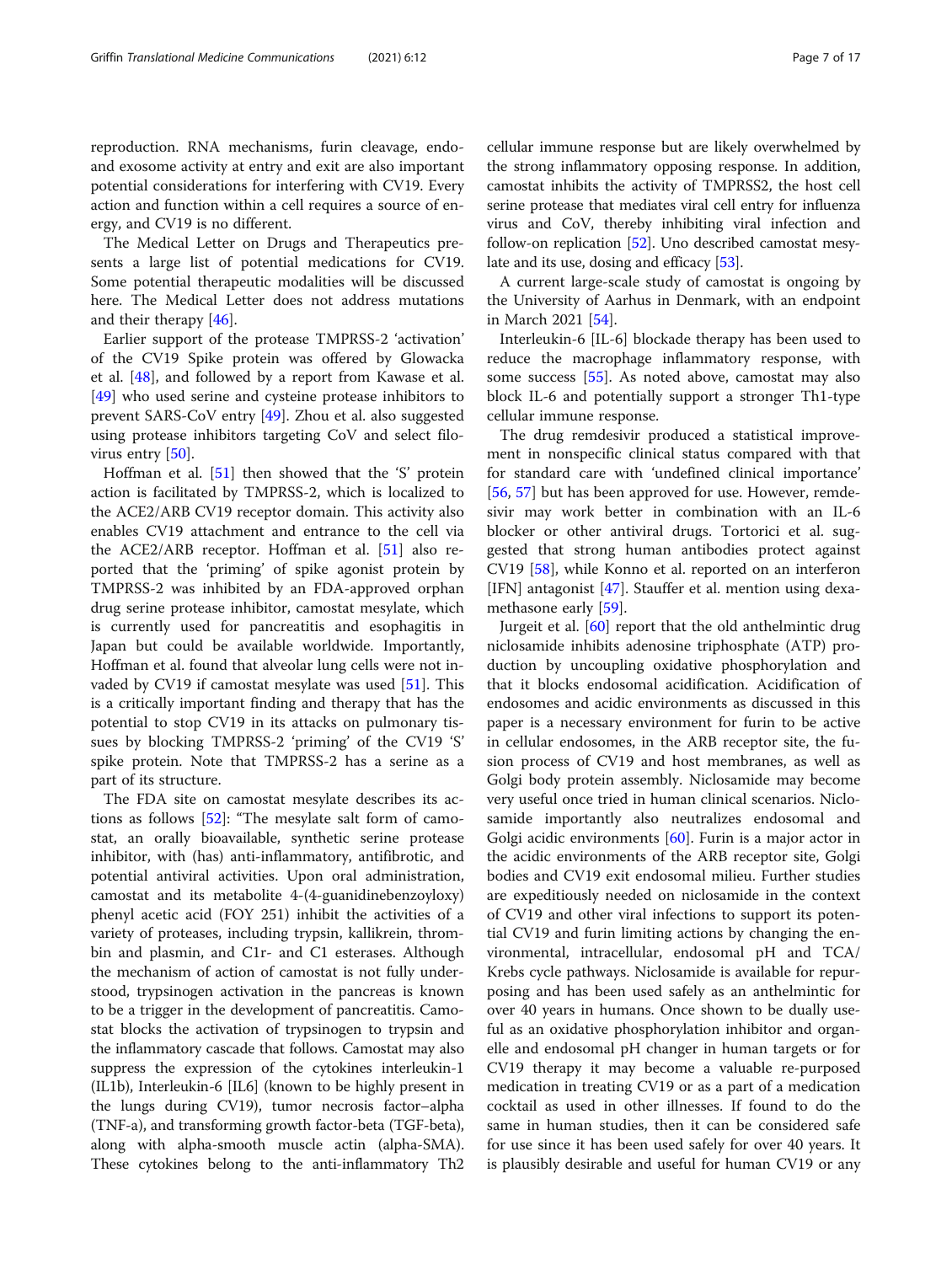current or potential emergent mutant or anti-viral therapy. Forty years of safe human use of niclosamide is sufficient to demonstrate recovery of its suppressive TCA/ Krebs cycle activity and follow-on continued human health.

There are many repurposing drugs and identification efforts described in the literature, and it is beyond the scope of this paper cover them all. They may be useful adjunct therapy while awaiting vaccine roll-outs as backup therapy, and efficacy expectations and results are studied.

Each activity in the cellular milieu requires a source of energy. This energy is derived from the ttricarboxylic acid cycle (Krebs cycle), as it shuttles various moieties through losses and additions of electrons and produces adenosine tri-phosphate (ATP), which eventually becomes cyclic adenosine monophosphate (cAMP) with serial loss of energy-laden phosphate (PO4) bonds at various sites in the TCA/Krebs cycle. cAMP then becomes the energy source for many cellular activities, including CV19 and furin actions. The relationships between phosphodiesterase (PDE) and cAMP are very complex and counterintuitive but deserve much more study for potential future understanding. If PDE is blocked, then cAMP is able to function. An increase in PDE could possibly prevent an energy source from enabling CV19 activity by blocking cAMP. Niclosamide [see above] also uncouples oxidative phosphorylation, and with its added endosomal acidic pH neutralization capability, as said, it could become a desirable drug in CV19 treatment. Aside from energy production interruption, furin also cannot act in acidic endosomal or other action sites without an energy source. Viral entry was also targeted as a strategy for broad-spectrum antivirals [[61](#page-16-0)].

The well-described use of dexamethasone (6 mg daily) has shown promising results in combatting the inflammatory response in the lungs as an immune suppressive medication [[59](#page-16-0), [62\]](#page-16-0). This is a welcome short-term effect for inflammation suppression, but long-term Decadron or other corticosteroid use may suppress the immune system further toward potentially undesirable consequences. The use of different corticoid steroids showed an undefined lowering of 28-day mortality [[63\]](#page-16-0).

# Immune plays

There are currently many ongoing studies seeking an effective vaccine in clinical trials, with some declared efficacious, safe and being administered. Many studies and efforts have been gathered under the general term vaccine but are not a vaccine in the traditional sense. The word vaccine brings comfort. It is concerning that every solution to counter CV19 are single target efforts, and that CV19 in the face of efforts to destroy or incapacitate it may be able to change its mode of attack or molecular biology as it has the capability to mutate depending on geography and adversity. Other supporting concerns are production, distribution and cost to patients.

The effect of CV19 on the immune system appears to be a Th1-to-Th2 cellular immunity shift that allows infections, inflammation from macrophages and other problems to emerge. Th1 produces IFN gamma (IFN-G), increasing inflammation early, which is desirable in some cases of infection and illness, and Th2, whose cytokines include IL6, IL10, IP0 and macrophage inflammatory protein alpha, attract other Th2-acting reprogrammed macrophages and increases inflammation [[64\]](#page-16-0). Via a very complicated pathway, monocyte-derived inflammatory macrophages add to the cytokine storm and blood coagulation pathway activation seen in late stages of CV19.

The cytokine Interleukin-6 [IL6] is also present in many cases, and IL6 blockade has been used with some success in many patients with macrophage-induced in-flammatory syndrome [[54\]](#page-16-0). The drug tocilizumab has been found to reduce the mortality risk of some ventilator patients by 45%, allowing them to be extubated or out of the hospital within a month. The researchers cautioned that dexamethasone therapy is undesirable at the same time with tocilizumab [[65](#page-16-0)]. Tocilizumab is also reported to reduce cytokine release syndrome and IL6 action, reducing mortality [[66,](#page-16-0) [67\]](#page-16-0).

The role of monocyte-derived macrophages requires additional evaluation, including regarding the timing of signaling actions in order to discover their multifaceted function. Macrophages may play different roles in different tissues and environments. An excellent description of the complex macrophage action in the inflammatory setting and cytokine storms is found in the papers by Merad and Martin [\[64](#page-16-0)] and Schulert and Grom [\[55](#page-16-0)]. Macrophage-influenced 'immune dysfunction' or 'overreaction' is also commonly seen in some severe trauma patients with total system and tissue collapse from cyto-kine over-reaction [\[68](#page-16-0)]. A pertinent and helpful discussion of macrophage activity was found in the paper by Rydzynski-Moderbacher [\[69](#page-16-0)]. They pose that the macrophage response is more important than the antibody response. Macrophages derived from bone marrow monocytes circulate until they 'find' an intruder to arm themselves against and assist B cells in making antibodies and killer T cells in seeking CV19-infected cells for elimination. Other killer T-cells may also be sourced from survivor blood and transfused. Naïve T cells in the bone marrow of infected patients are a reservoir of useful blood cells, including other naïve white blood cells. The T-cells in the bone marrow could be harvested, multiplied to billions in number and given to a patient autologously via any available access routes. This procedure restores a 'naïve and robust' immune system that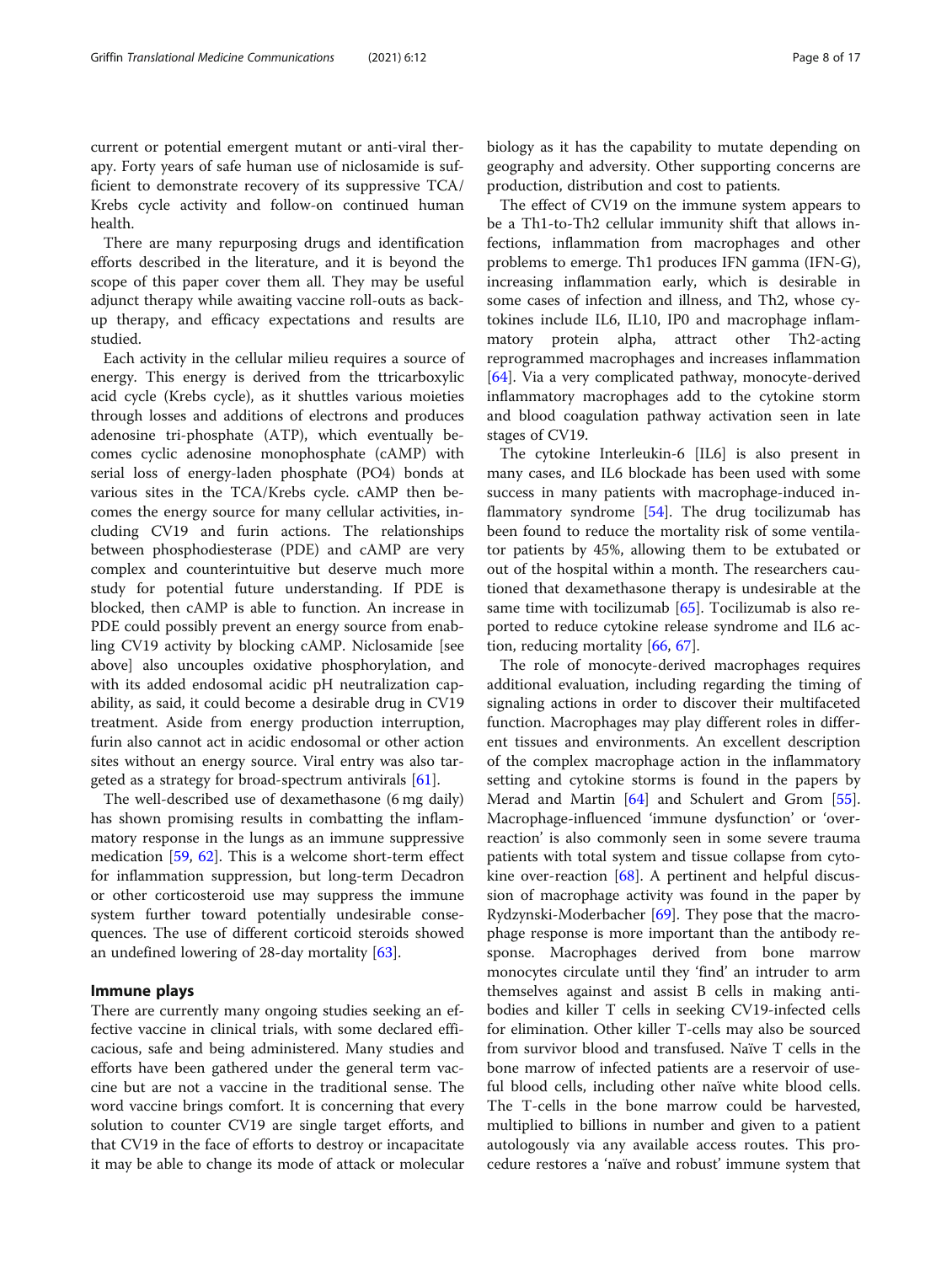would act as a new Th1 infection-fighting immune system [[70](#page-16-0)]. There are at least four ways to achieve a 'younger and newer' naïve immune system: by birth and inheritance, from cord blood, by early withdrawal and storage for need or use later [[71](#page-16-0)], and by collecting a naïve and robust immune system from the bone marrow. If not drawn from cord blood at birth or stored later in life when healthy [\[71](#page-16-0)] and no immune suppression present, then the bone marrow site with only the white blood cells and macrophages harvested(not the stem cells) is always available. The white blood cells drawn from the above sources would give one a healthier and younger immune system to face any immunesuppressive situation or need. The bone marrow is also a resuscitation or IV infusion site for medications. The bone marrow reservoir of life-saving naïve white blood cells or red blood cells is always ready and available for extraction and use for health and/or life-saving needs. Intraosseous access for fluid and blood products transfusions is a common standard of care if intravenous access cannot be established. This therapeutic modality was presented as a poster and short discussion at the 2019 American Association for Advancement of Science (AAAS) meeting [[70](#page-16-0)]. Mentioned by Charron [\[71\]](#page-16-0) earlier and then Griffin [\[70\]](#page-16-0) is that each of us has a new and renewable immune system in our bone marrow. This is a mixture with stem cells and macrophages, and the macrophages and or the stem cells may be harvested as needed. An immune system readily available for use may be plausibly considered as an available personal 'vaccine'.

Absent from many reports older patients to CV19, as a co-morbidity is the fact that the immune system is also less functional as the patient ages. A recent timely article poignantly suggested that an aging immune system may allow exacerbation of CV19 illness and symptoms despite already presenting other known comorbidities [[72\]](#page-16-0).

Life-threatening illnesses, including pandemics, require investigating out-of-the-box and courageous visionary solutions based on sound science and studies.

Viral infections stimulate production of various types of interferons [IFNs] that induce an antiviral state [\[73](#page-16-0)], and some successes using IFNs to treat CV19 infections have been reported. Ziegler et al. [[9\]](#page-15-0) also reported the upregulation of ARB/ACE2 via an IFN-stimulated gene as a host viral infection defense. IFN alpha may induce response refractoriness, which requires close attention and possible changing or halting of IFN therapy.

IFN alpha has been used for over 50 years for treating HIV and hepatitis B and C safely. Grajales-Reyes and Colonna's excellent discussion of IFN responses offers explanation and understanding of IFN roles in viral pneumonias [[73\]](#page-16-0). The role of IFNs is complex and may be useful for CV19 treatment once completely studied, including safety, IFN responses and dose timing issues.

Studies of antibody signatures are emerging and relate to different outcomes. In a 22-patient cohort with the same Immunoglobin-G [IgG] levels, those who survived had spike-specific humoral antibody responses, while those who died had nucleocapsid-specific antibody elevations [\[74](#page-16-0)]. This finding was supported in an elegant study by Peng et al. [\[75\]](#page-16-0), who reported that CV19 specific CD4+ and CD8+ T cell responses were found in most convalescent patients, while a significantly greater T- cell response was noted in those patients with severe illness. They concluded that "Differential subsets of CV19-specific T-cells can be associated with (specific) clinical outcomes."

Matthew et al. reported that there are three immunotype profiles in CV19 patients: 1. immunotype 1 associated disease severity with a "robust activated CD4 T-cell response, a paucity of circulating follicular helper cells (B cells? [GG]), activated CD8 T-cells, hyperactivated or exhausted CD8 cells and plasmablasts (PBs); 2. immunotype 2 – characterized by less CD4+ cell activation, Tbet effector CD4 and CD8 T-cells, and proliferating memory B cells and not associated with disease severity; and 3. immunotype 3-correlated negatively with disease severity and lacked obvious T and B cell responses." [[76\]](#page-16-0). A recent report indicates 'ultrapotent' antibodies identified from recovered patients' sera that stop CV19 attachment to host cells while disrupting the infection machinery [\[58](#page-16-0)].

A systems biological assessment of immunity was presented by Arunachalam et al. [[77\]](#page-16-0), who noted that "The increase in pro-inflammatory mediators in the plasma, including IL6, TNFRNFS14, EN-RAGE, and OSM, coupled with suppressed innate immune responses in blood monocytes and dendritic cells (DCs) suggest a sepsis-like clinical condition." In this context, it has been previously suggested that pro-inflammatory cytokines and bacterial products in the plasma may play pathogenic roles in sepsis, and the combination of these factors could be important in determining patient survival. Notably, the plasma of severe and ICU patients had significantly elevated levels of bacterial DNA, as measured by PCR quantitation of the bacterial 16S ribosomal RNA gene product. This finding was "correlated with bacterial DNA and the plasma levels of inflammatory mediators" [[77\]](#page-16-0). The well-known infection and inflammation theory with danger-associated molecular patterns (DAMPs) and pathogen-associated molecular patterns (PAMPs) is supported by these findings. This finding [[77](#page-16-0)] opens pathways for additional therapeutic methods and is a welcome step toward unravelling the complex inflammatory molecular actions in CV19.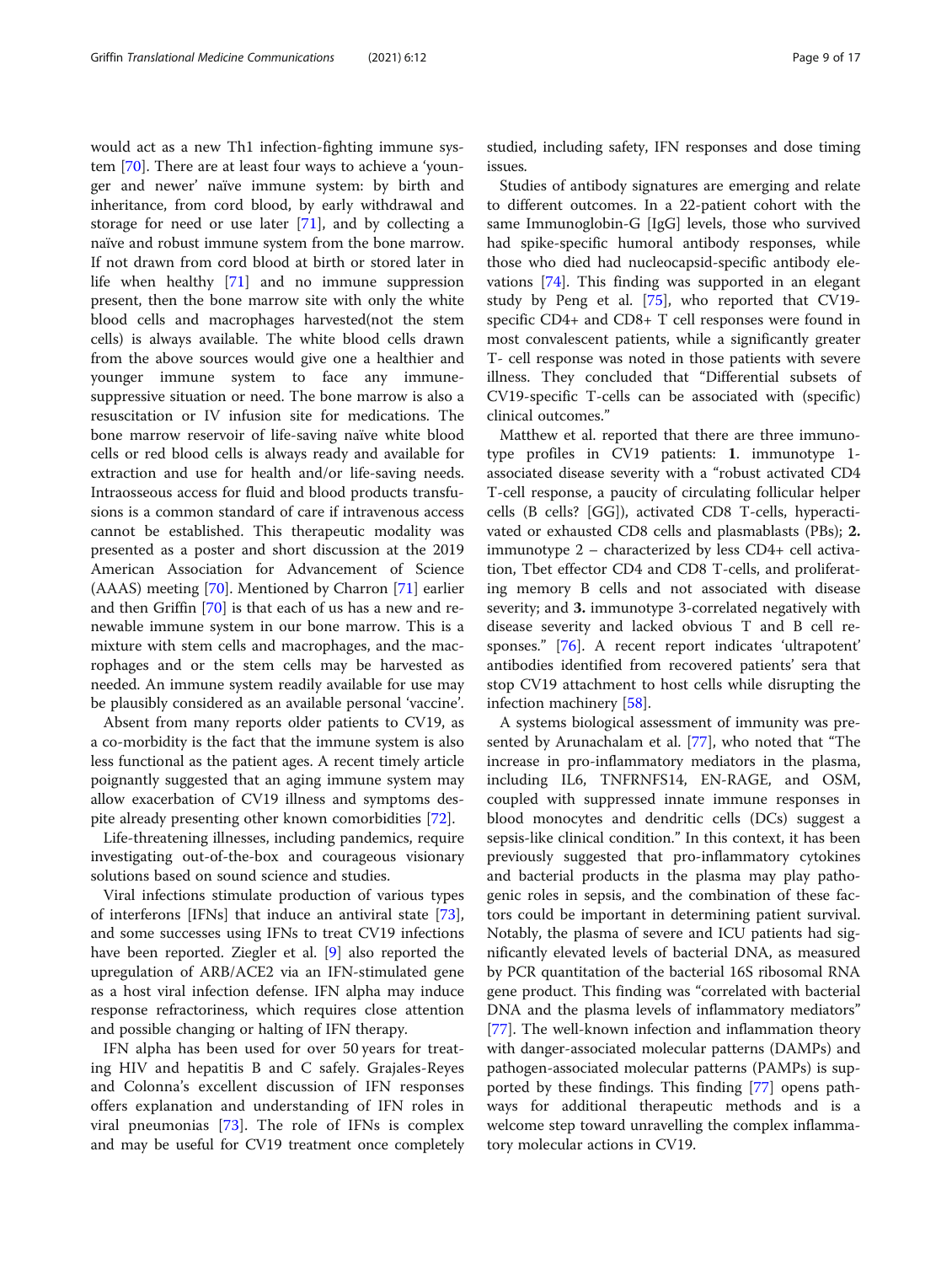CV19 patients with cytokine storms have fewer memory B cells, which are needed to develop a durable immune response. There appears to be a TNF alphamediated feedback loop that seems to shut down the germinal centers that produce memory B cells for the long-term anti-CV19 response [[78\]](#page-16-0). Some immune responses are present but not as robust as those with B cells from germinal centers. The immune response to CV19 may be similar but not identical to the influenza immune response.

The IFN-G action and role bear repeating as IFN-G is related to the effect of catecholamines, specifically adrenergics. In a highly charged anxiety situation, a CV19 critically ill patient on a ventilator who has adrenergic stimulation (i.e., adrenalin, epinephrine) blocks the action of IFN-G by inducing a shift to a Th2 cellular response that is not beneficial at this point. The use of a beta blocker (B1 and B2 receptors, not B1 only) could restore the function of IFN-G, as was elegantly described by Prass et al. in brain injuries with ischemic stroke [\[79](#page-16-0)].

# The 'droplet' supremacy

A 'droplet' is a 'droplet', or is it something else?

It is generally accepted that CV19 travels from person to person on a droplet and that both are carried by the force of a sneeze or cough or some waft through air or as an aerosol. Webster defines 'droplet' as "a tiny drop, or a blob, driblet, drip, drop or a glob." A 'drop' is further defined as "the quantity of fluid that falls in one spherical mass" and 'a dose of medicine measured by drops or the smallest practical unit of liquid measure". Wallensky further adds that the milieu includes an aerosol as a part of the 'droplet cloud', which is anything less than five microns in size, with droplets ranging from five to ten microns in size  $[80]$  $[80]$ . These definitions lead to a dilemma of defining what it is that CV19 actually travels on! Has anyone ever seen or proven that a CV19 is on within a 'droplet'? Is there truly a structure that can be identified as the vehicle CV19 travels on/with or in? Can we modify the 'droplet' or a structure that CV19 travels on, with or amid so that CV 19 cannot escape, if it is indeed in, on or amid 'droplets'? Is it truly carried 'by' or 'with' droplets or simply by the air flow from a cough, sneeze, breath or 'by the wind' as an aerosol or in 'droplets? 'Amid' droplets may be an appropriate description since CV19 is likely amid a blob or a glob of moisture and other 'stuff' in the breath/wind or sputum of the CV19 carrier.

A recent paper addressed the issue of detection and quantification of CV19 by 'droplet' digital PCR from nasal swabs but failed to differentiate the actual 'droplet' status of CV19. However, additional useful data derived from the study could be used as a better and improved CV19 positive or negative test [\[81](#page-16-0)]. The pH of the

'droplet' cloud was not studied, and it may be useful to do so. At the 'droplet' stage of its accidental journey and search for an acceptable environment and receptor site, CV19 likely does not mutate. If the pH can be brought to an unsurvivable value for CV19 in the 'droplet' or air cloud or aerosol stage (i.e., to basic pH), then that may plausibly become a critically important timing and opportunistic strategy to stop host receptor site entry. All fluids and viral component proteins or amino acids within the 'air' also have an optimal and functional pH. Can the 'air' carrying CV19 be made slightly alkaline to decrease CV19 viability? Perhaps the masks worn by all can be impregnated by a basic environment-inducing agent to help incapacitate CV19 on contact? Studies of how long a CV19 particle 'floats' around in the 'air' are difficult to find.

#### Environmental microenvironment management

CV19's ability to enter the host cell is a purely accidental event. The stoichiometric matching structures and the acidic pH of receptor proteins are not accidental, but CV19 has a better hand to play than the potential host! How or if they affect each other stoichiometrically while attaching and passing through will dictate whether the proteins involved will hold 'em or fold 'em.

It has been reported that environmental UV-C light is effective for killing other viruses and kills CV19 on N95 masks [[82\]](#page-16-0). If UV-C light kills CV19 on mask surfaces, why not on other surfaces? Far UV-C lights are already in use in hospitals to sterilize surgical supplies and instruments. The UV frequencies used  $($   $\sim$  200-225 nm) are safe and cause no damage. These UV lights could be easily installed in restaurants, buses, schools, cafeterias, theaters, and outdoors, as portable heaters are now in outdoor diners; the uses and potential small sterile areas are endless. The efficacy of UV-C lights depends on a simple distance vs effect relationship, and may not be a practical solution for CV19 eradication. It seeks expeditious study, experimentation and. This simple tool may offer a safe, useful and inexpensive expeditious solution to manage a part of the CV19 pandemic problem when coupled with surface covering, washing and potential eye protection.

Potential effects of radiation/ultrasound or other signal energy sources could be theoretically useful if the globular CV19 structures are all the same and if the spikes are all symmetrically positioned on each virus with predictable signal-dampening effects or potential resonance effects. There are studies of the CV19 viral coat structure, but none have evaluated simple spike location, separation or symmetricality. This information may be useful for eventual studies of outer CV19 coat destruction, disrupting its structural strength, integrity, and stability, and potential theoretical response to ultrasound or other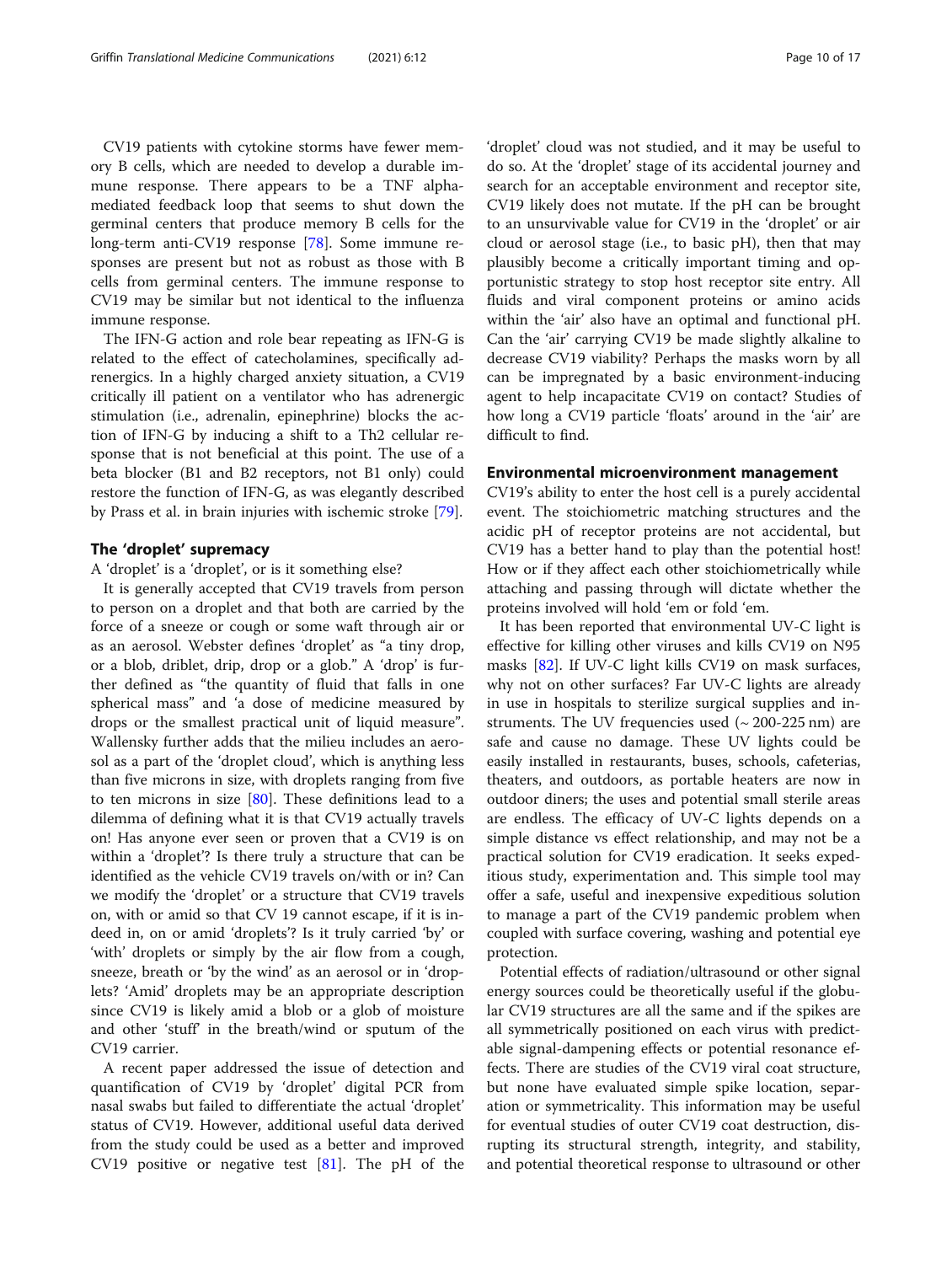energy-based resonance matched signal sources. UV light at resonant frequencies of  $\sim$  222 nm seems to be efficacious in killing CV19 [\[82](#page-16-0)] on small areas and surfaces. Why is this particular frequency effective? Are there other frequencies that may be helpful to apply as above in order to kill CV19? How does this UV light and frequency kill CV19? Hand held UV-lights are used to clean surfaces and kill viruses and surgical supplies.

The proteins ('S', TMPRSS2, and furin) and their constituent amino acids or appendages in the CV19 spike and ACE2/ARB receptor are also prime study targets to determine their properties and potential for nonnative denaturation, environmental manipulation and pH changes.

The mouth/oral cavity and pharynx along with nasal passages or conjunctivae are the main entry portals for droplets and aerosols and can likely tolerate a larger change in pH to make the environment unfavorable for CV19. The nasal passages and oral cavity appear important as environmental modification targets because of the ACE2/ARB receptor sites found there. Is CV19 in the mouth/oropharynx still in, on or with its droplet on the way to the trachea and lungs? Are nasal passage studies are underway to investigate prevention of CV19 entry into nasal goblet cells using nasal sprays, nanobodies and old repurposed disinfecting solution applications [[83\]](#page-16-0)? Does CV19 travel to other organs via blood vessel distribution or by catching a ride on a protein 'taxi', such as heparin? For example, HIV hitches a ride on platelets [[26\]](#page-15-0). There may be many viral properties similar to those of HIV or other viruses. External pH of CV19 environment as found in the host before or during acceptor site attachment and transit may be changed to an unacceptable pH for CV19 survival, within host tolerability.

# pH

The vascular receptor environment and most other pHdependent sites for physiological and drug effects cannot tolerate a large swing in pH, with the exception of the duodenum, with a large pH swing of  $\sim$  5.6–8.0. The normal blood/serum and overall tissue/body pH is  $\sim$  7.35– 7.45, which is tightly controlled by respiratory, renal and chemical/phosphate buffering systems. Further studies may demonstrate a more general method of modifying the conformational milieu surrounding the receptor site by changing the local environmental pH within safe host physiologic parameters to induce denaturation. pH is defined as "a value to express acidity and alkalinity" based on the concentration of H+ ions by means of a logarithmic function defined by S.P.L Sorensen in 1909 as he wrote in his book "Ueber die Messung und die Bedeutung der Wasserstoff ionen konzentration bei enzymatischen Prozessen." This may be translated into English as "On the measurement and the meaning of the acid ion concentration in enzymatic processes."[Springer Verlag, 1909] It is important to understand that when the pH of a solution is decreased by one unit from neutral 7.0 to 6.9, the H+ concentration has increased tenfold. Small pH changes have tremendous consequences on protein structures and functions. Many current CV19 studies overlook environmental or pH effects on stoichiometric actions involving ligand or receptor site proteins or their intracellular, intranuclear and endosomal environments. While it is true that viruses do not have a pH per se, their glycoproteins and carbohydrate appendages do have optimal and minimal pH functional ranges. pH is of primary importance to proteins, receptors, and intracellular or nuclear micro-environmental functions. Thus pH manipulation may be a feasible method to affect protein structure changes, folding, denaturing and function. Serine, for example, as a part of the CV19 spike glycoprotein responsible for attachment to the ACE2/ARB receptor after being 'activated' by TMPRSS2 from the ACE2/ARB receptor, is acidic and could be amenable to a small environmental or pH manipulation toward the basic range and potentially inactivated as noted above in the heparan SO4 discussion. Both the 'S' protein, TMPRSS2 and furin have serine as a part of their structures. pH environmental changes cause protein ionization, which may induce morphological changes and an inability to function.

The body has many sites of varying pH that can accommodate receptor actions from many different drugs, chemical moieties, proteins, enzymes or microbes, including viruses. Denaturing by inhospitable pH causes protein biological and chemical activity to be lost or changed. All structural degrees beyond the primary structure are changed when a protein or nucleic acid is denatured. It is well known that extreme pH changes affect some peptide bonds, while serine and threonine are destroyed by an alkaline/basic environment. This phenomenon may provide an opportunity for study of a potentially important useful therapy. It is posited that environmental factors in the ACE2/ARB and ligand receptor surroundings affect protein structure and folding and that pH may be a likely factor. Protein folding or unfolding can be initiated by altering the pH. Will CV19 hold 'em or fold 'em in the event of a pH change sufficient to make a change in the structure and function, as described by Zhang  $[83]$  $[83]$ ? It is highly plausible that a change to basic pH or less acidic pH may inhibit furin activity. Endosomal and Golgi acidity may also potentially be blocked with niclosamide, which is available on the US market as a repurposed drug.

As a rule, nothing is transported across a membrane in its ionized state. Changes in pH affect the amino acids and ionizable groups and residues of proteins. Once ionized by pH changes, folding of the protein can occur,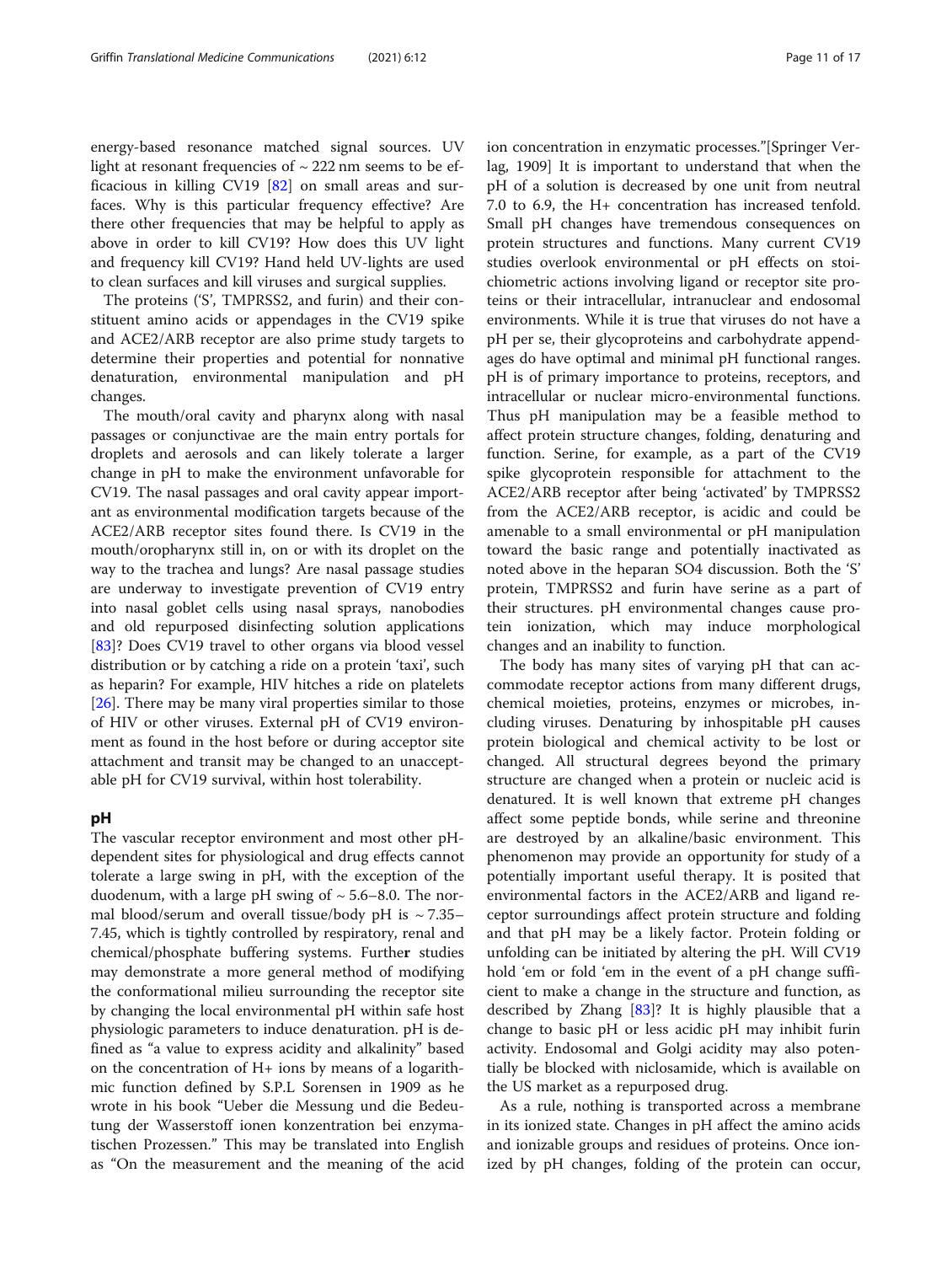dictating structural and functional changes [\[84](#page-16-0)]. Ionization and electrical properties are important in all stoichiometric receptor functions. In the case of CV19, the priming action of the 'S' protein changes it to an acceptable form by induced folding in a supportive pH acidic environment. It does not adopt its needed 'induced fit' until cleavage by furin. While we know that within the receptor site, the pH is acidic, we do not know any other features within the receptor site. For example, does the receptor channel have  $Na + or Ca++$ gates that depend on other factors? What would be the effect of a pH change in and inside the receptor site region? The receptor site and the proteins of this active and mutating virus are likely sensitive to pH changes and manipulation, inducing denaturation. Denaturing [folding] a protein may include losing a hydrogen bond, a disulfide bond, a connector salt bridge, or a nonpolar covalent bond and cause loss of function. The need to tolerate small pH fluctuations to carry out their functions is generally characteristic of most cells. Talley and Alexov [[85\]](#page-16-0) address the issue of whether a protein or 'action' molecule can tolerate small alterations in pH and structure for function. They conclude by saying that "biological macromolecules have a necessity to tolerate small pH fluctuations", "that such a scenario could be achieved if the pH-optimum of activity is similar to the characteristic pH of the subcellular compartment because the activity does not change much around the pH optimum", and "at the same time, keeping activity unchanged upon pH fluctuations will require the 3D structure of the corresponding protein to maintain its structural integrity".

The notion of variable and differential pH in different cellular components noted in this paper and its application to CV19 players is supported by Elferich et al. [[86](#page-16-0)] as they explain pro-peptide 'convertases' and how they regulate activation of 'their protease domains by sensing the organellar pH within the secretory pathway". They support one of the basic notions posed in this paper by highlighting the relationship of furin and its relationship to organellar pH. Elferich et al. [\[86](#page-16-0)] related evolutionary analysis to the proportion of histidine residues within pro-peptide proteases, specifically furin. They state that furin "activates in the TGN (Tri-golgi network) at a pH of 6.5 (acidic)." They reason that the acid-base balancing is slower than the histidine hydrogen exchange at basic pH values, noting the importance of the chemical reaction speed of different entities. They concluded by stating that "they demonstrated the pKa of the conserved histidine in pro-protein 'convertase' is acid shifted with furin and consistent with its lower pH of activation" [[86\]](#page-16-0). An earlier paper by Feliciangeli et al. [\[87\]](#page-16-0) identified a pH sensor in the furin pro-peptide that regulates enzyme activation and showed that furin activation occurs in the endoplasmic reticulum, and that furin has a conserved histidine that acts as a pH sensor. In support, Williamson et al. [\[30](#page-15-0)] further concluded that "Different spatial distributions of histidine residues modulate the activation pH of pro-protein convertases", such as furin. Noted is also that furin may seek a specific amino acid sequence for cleavage supporting Coutard's et al. report [[33\]](#page-15-0). Talley and Alexov [\[85](#page-16-0)] state that "....only activity is biologically important, that macromolecules can tolerate small pH fluctuations that are inevitable with cellular function", and that "our findings rationalize the efforts of correlating the pH of maximum stability and the characteristic pH of subcellular compartments since only the pH of activity is subject to evolutionary pressure". More specifically, one of the central assertions of this paper is that the pH of the extracellular environment, receptor site and intracellular compartments appears critically important in enabling CV19.

Williamson et al. [\[88](#page-16-0)] reveal the pH-dependent activation of furin via a complicated combination of structural, mathematical and molecular dynamic simulations that suggest that "His-69 from the furin pro-domain serving as the pH sensor close to the TGN triggers movement of a loop region in the pro-peptide that modulates access to the cleavage site and thus allows for the tight pH regulation of furin activation". Williamson et al's [[88](#page-16-0)] work establishes a model for further study, and potential furin control via environmental and pH manipulation, as espoused in this paper.

Acidic transmembrane glycoproteins have attached carbohydrate appendages whose response to minimal pH environmental changes may induce structural folding changes. One source states that the optimal pH for renal ACE2/ARB receptor activity is  $\sim 5.5-7.5$  [\[89\]](#page-16-0). Does CV19 adapt to the various tissue environments via a small but still ACE2/ARB-compatible stoichiometric fit adjustment? The normal pH range in the oral cavity is large,  $\sim$  6.8–7.5, from acidic to alkaline. The nasal cavity mucosa is 5.5–6.5 and increases to 7.2–8.3 with rhinitis. The fact that rhinitis caused by CV19 may also increase nasal pH has not been addressed and may also be a potential pH change CV19 therapeutic target since furin prefers an acidic environment for activity. Hull addressed the issue of changing nasal pH with nasal medicine application in patients afflicted with the common cold [\[90](#page-16-0)], with some success. It is plausible that CV19 may be destroyed or blocked by nasal receptor environmental pH adjustment [\[91](#page-16-0)]. England et al. found nasal pH to be a reliable parameter [[92](#page-16-0)].

The notion of pH manipulation as a plausible therapy has been introduced for both acidic pre-entry, acidic intracellular Golgi body and endosomal pH manipulation [\[61](#page-16-0)]. It is apparent that furin favors an acidic environment for cleavage activity [[86](#page-16-0)]. Manipulating the pH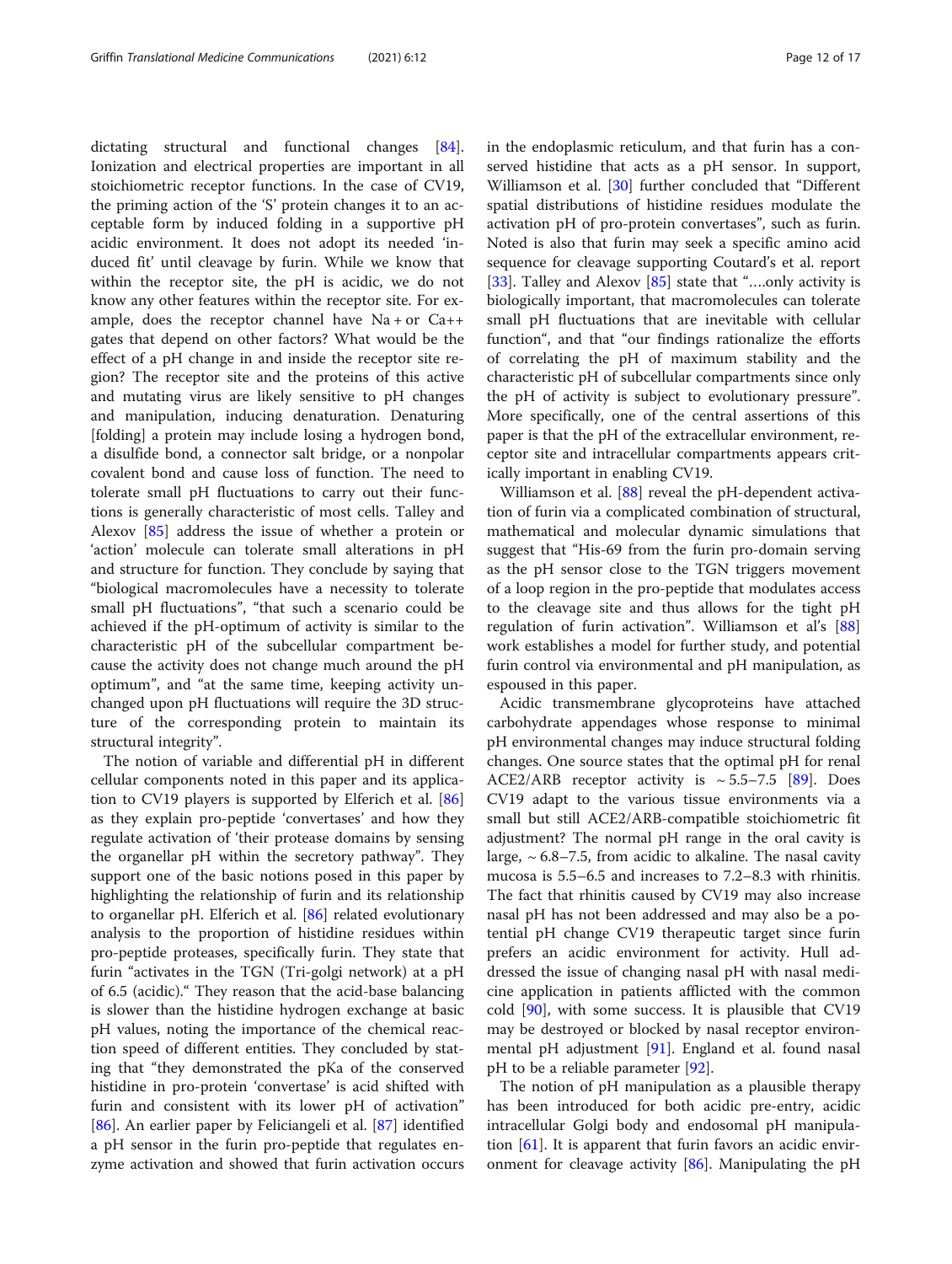of select organelles and external environment appears a plausible method to stop furin which seeks acidic environments for activity. Potentially early heparanSO4 action could be interfered with a basic environment. An earlier report of pH dependent SARS coronavirus entry was mediated by the spike glycoprotein may have been a predictor of current entry events [[93\]](#page-16-0).

# Connecting thoughts: hold 'em or fold 'em?

The above discussions explore spike protein characteristics and chemistry, receptor site protein action, heparan SO4 & heparin involvement, pH effects on pertinent proteins, furin characteristics and activities, mutation effects, immune system action, select drug repurposing, energy needs and the role of PDE[phosphodiesterase], translational interpretations open to modification by newer data, an apparent Th1-to-Th2 cellular immune shift, potential use of far UV-C light, 'droplet' transmission, and niclosamide action on the TCA cycle and pH manipulation. The focus on environmental therapy and CV19 treatment is highlighted with some specific therapeutic recommendations.

Extra and intracellular environmental management may be possible even if and when the approaching agonist has the capability to mutate during current activity [as CV19 does] since each protein, including the mutated protein, has its optimal pH range, including and regardless of the current momentary structure. The optimum environmental factor modulating extracellular pH needed for protein function to proceed must be determined, sought and adjusted within the parameters of host and medication tolerance. Both extra or intracellular pH and host nuclear pH changes and their effect on furin await to be studied expeditiously at each step of CV19's life cycle, from 'droplets' and air relationships to host entry, viral replication, exosome acquisition and exit from the host. Furin is a common denominator in many of these events. It must be learned: 1.How or if furin can be blocked or its functions modified by manipulating the pH, from its creation in the endoplasmic reticulum [\[87](#page-16-0)] or as it acts in organelles; 2. How to blunt furin pH sensing; 3. How to use furin blockers  $[94]$  $[94]$ ; 4. How to use pH manipulation to stop CV19 and restore health.

Extracellular receptor proteins may be more easily influenced by environmental or pH adjustment since they are presumably more stable or easily affected proteins. An agonist/ligand may change/mutate and still 'fit' a nonmutated receptor.

The current batch of highly visible vaccines being developed has efficacy according to reports. Since CV19 has the potential to mutate on demand, will they still be effective, or is a new vaccine needed for each mutant? Environmental or pH adjustments for CV19 and ACE2/ ARB protein changes have the potential to become a more universally effective therapeutic tool regardless of the current mutational structure or differing microbial or chemical agonists/ligands. As said the main steps in the infection pathway are random attachment, entry, fusion, replication, and endocytic and exocytic membrane site activity, with each step having its own requirements. There is still much to be learned about these steps, although enough may be known to begin clinical studies. This translational thought experiment is offered as a possible explanation and exploratory therapeutic beginning.

This translational thought experiment presents a potential coalescence of molecular environmental manipulation of pH in the context of 'hold 'em or fold 'em' and furin role interactions. Wu-Dunn and Spear support the environmental effect notions and focus in this paper [[61](#page-16-0)] in an elegant and wide-ranging paper. Jurgeit et al. proposed the use of niclosamide beyond its current limited application  $[60]$  $[60]$ . As mentioned above, Niclosamide has been safely used for over 40 years in humans as an anthelmintic and has desirable and potentially efficacious actions in human illnesses and intracellular or intranuclear effects. Niclosamide uncouples oxidative phosphorylation and hence potentially denies a critical energy source for cellular, microbiological or viral and CV19 action [\[60](#page-16-0), [61](#page-16-0)]. Niclosamide also blocks endosomal acidification. Could it also block receptor site acidification to potentially halt CV19 entry? These are known basic requirements for furin action, its production and activity [[87\]](#page-16-0). Niclosamide is available as a drug in the US market and has widespread effects on viral infections that could be useful as one of several drugs in a cocktail (remdesivir, niclosamide, camostat mesylate, tocilizumab, other furin inhibitors or PDE manipulators, etc.) or potentially alone.

The discussed repurposed drugs meet the needs to stop CV19: halt host receptor site entry, interfere with the energy needs of CV19 to make proteins and exit (and the well-known increase in PDE inhibitory action on cAMP), as well as change the pH environment to further prevent furin sensing via histidine. The repurposed drug cocktail or combinations suggested in this paper and the cocktails suggested by Hansen  $[43]$  $[43]$  and Hansen and Baum [[44](#page-15-0)] may allow the potential resuscitation of single-target vaccine failures due to CV19 potential in situ changes or adaptations and mutations. The predictions of multiple new mutations requiring new 'vaccine' development and multi-valent vaccine development herein are emerging now and seek expeditious attention lest we lose the progress made up to the present. The way forward, as are additions to 'vaccines,' is with multivalent vaccines combined with medicine or drug cocktails on CV19 as done with influenza and HIV therapies.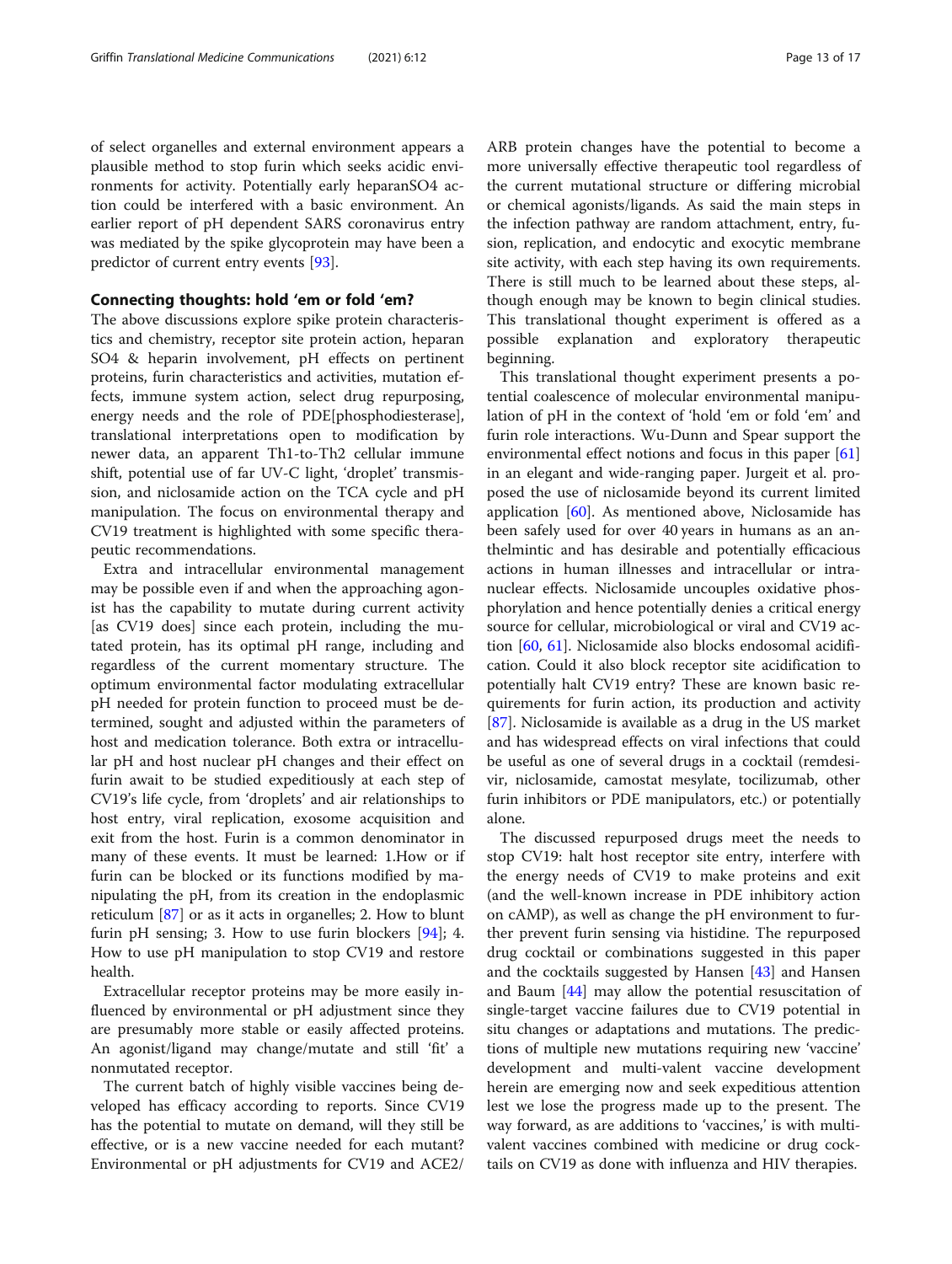This translational thought experiment presents notions that speak to attachment action by proteins, functions of proteins (adhesion, attachment, receptor site function, fusion of cell membranes), protein production in acidic environments, cleavage by furin, sensing by furin, furin's need for an acidic environment for action, insertion of specific and CV19-unique amino acid series for furin sensing in CV19, the role of histidine as a pH sensor, variability of histidine chemical reaction speed, proposed models of the roles of heparan-SO4, its removal and pH change for receptor site entry denial, mutations, and repurposed medications already available and shown to be safe. Various combination cocktails may be necessary for potential treatment of resistant mutations. Two major notions, furin control or destruction and the role pH management were advanced. Much of the uncertainty, the unknown nature and fear of CV19 could be ameliorated if we can control whether CV19 holds 'em or folds 'em. pH control may offer some predictability of CV19 action and behavior. It must be pointed out that a nationwide or global-wide vaccination campaign, with many requiring the scheduling of two separate vaccinations are labor and time intensive, and place a heavy burden upon most states, countries, patients, support labor forces as well as equipment needs and costs when compared to using re-purposed medications or medication cocktails. These may plausibly work as well upon study and trial, and are less labor intensive and costly. The nations unable to obtain or manufacture vaccines may be able to gain faster protection for their populations by using alternatives to vaccination upon validation of the alternative therapies and environmental notions offered here. While waiting for 'vaccine' availability issues to be solved the alternative potential solutions offered here may be a productive pathway while seeking and awaiting vaccines. The emerging mutations add urgency to seek alternatives to vaccines.

The current and future pandemics deserve all potential discovery and therapeutic ideas to be taken seriously and thoroughly evaluated, regardless of how 'Swiftian' they are or whether they have ever been considered before in this newer demanding context or not. Energy-dependent cellular activities potentially affecting host TCA/Krebs cycle functions will likely recover rapidly once CV19 is destroyed as they likely have for over 40 years with the use of niclosamide. To the above suggested cocktails, one can add a 'newer and younger' immune system from autologous white blood cell infusion by either prior storage or bone-marrow sources for potential expedited return to good health [\[70](#page-16-0), [71](#page-16-0)]. Both reports reflect the essence and basis of translational thought experiments [[70,](#page-16-0) [71\]](#page-16-0).

The translational thought experiments posed and suggested herein may stimulate further ideation and study. Timely support for the hand that CV19 plays [Hold'em or Fold'em?] arrived from Goethe University in Frankfurt, where it was noted that 'they have observed the RNA folding structures of the SARS-CoV-2 genome with which the virus controls the infection process" [\[95](#page-16-0)].

Enabling loop completion supporting reports include autophagy studies that point to endolysomal deacidification which may impede furin, [[96](#page-16-0)], the association of autophagy with uncontrolled inflammation and delayed or absence of types I and III Interferons and increased cytokine production defects [[97\]](#page-16-0), and the plausible inhibition endosomal uncoating 'thus preventing endosomal actions in entry and exit by CV19 (author's comment)'. Autophagy control is thought to be via changes in activation phases of autophagy related genes [[98](#page-16-0)]. These comments are merely superficial indicators of an extremely complex genetic interplay that is beginning to be unraveled.

Niclosamide is also confirmed by Gassen et al. [[98\]](#page-16-0) as a potential antiviral agent as suggested in this paper before it began its prolonged editorial and review journey. The role of cystidine peptidase control is thought to impede cell entry and replication [\[99](#page-16-0)]. Pislar et al. [[99](#page-16-0)] note that cathepsin inhibitors 'dual' inhibitory action on viral and host by lessening the positive immune response may support the needed multi-pronged therapeutic approach as suggested earlier in this paper by Baum et al. [[43](#page-15-0)] and Hansen et al. [[44\]](#page-15-0) who also suggest a multi-pronged therapeutic approach to counter mutation escape by viral variants,

In addressing the activity at and of the furin cleavage site, Xing et al. [\[100](#page-16-0)] note that many mutations are active at that site, and may lessen the importance of the cleavage site. Their interesting studies seek more supporting data to unravel a complex finding. Xia et al. [[101\]](#page-16-0) discuss the role of trypsin in the furin cleavage site and its mutation or change from a 'RRAR' configuration into a 'SSAR' configuration which appears equally effective in cleavage and viral entry, adding more confusion to a most complex and vexing situation.

Pardhan et al. [\[102\]](#page-16-0) review and support that the most significant ocular symptoms by patients with CV19 infection are 'sore eyes'. However, one source reports that there was loss of vision by a patient infected by CV19 [\[103\]](#page-16-0).

# Conclusion

Translational thought experiments add value to science since without them science would not progress. Translational experimental ideation, based on and referenced with sound and proven science, deserves acknowledgment and recognition as a necessary equal partner in scientific or medical discovery and progress. To do so will encourage huge scientific progress and pave the way to the future.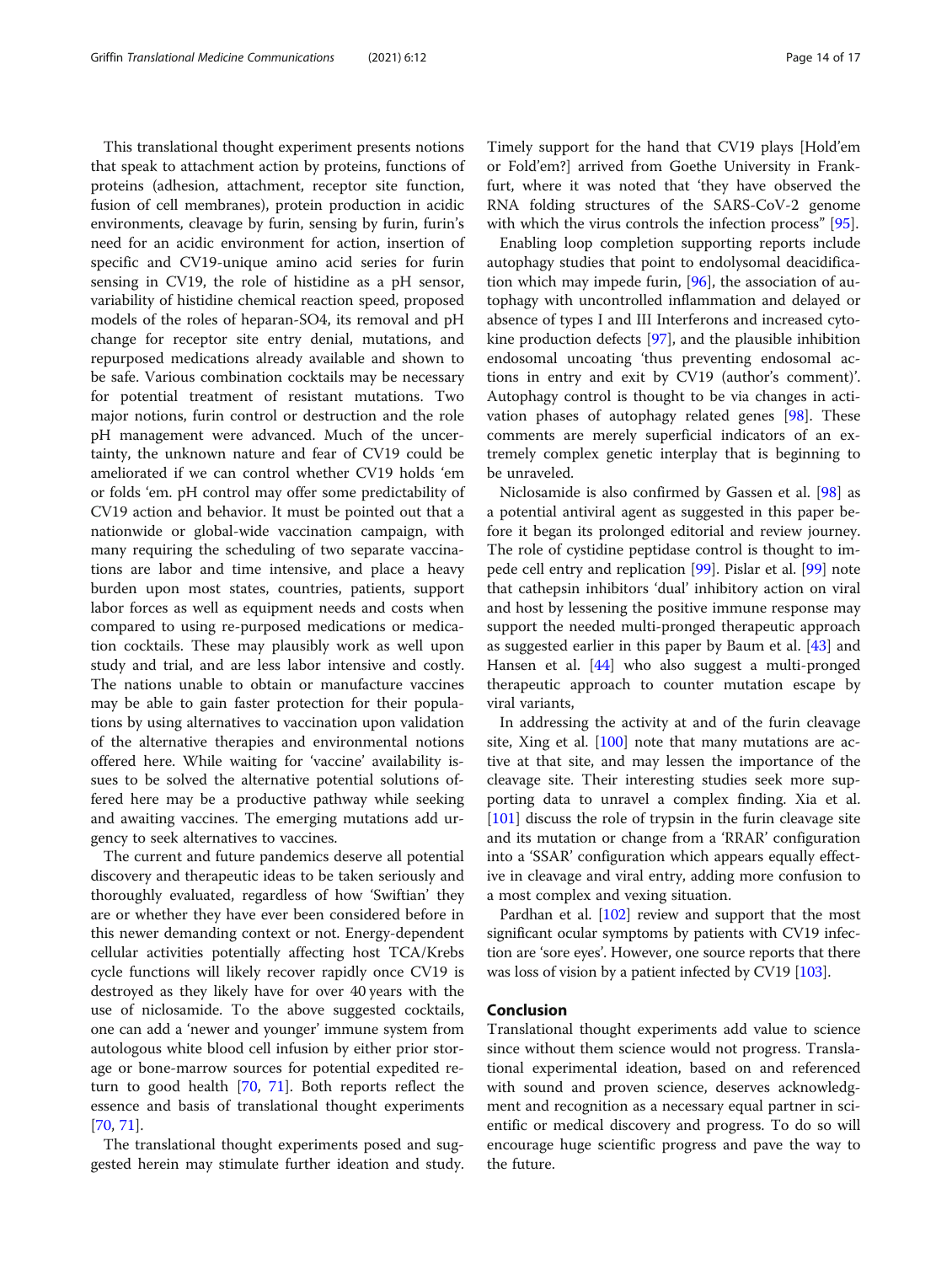<span id="page-14-0"></span>Will the question between Darwin's natural selection, where only those organisms best adapted to their environment survive, and Lamarck's notion of adaptive force, where organisms can alter themselves to meet the needs of their environments be answered? The roles of furin and pH appear to be in the midst of the chaotic environment that allows CV19 to merge Darwin's science with Lamarck's contributions. Regardless of the pH of the moment, whether external, receptor site, internal cell site or organelle, pH becomes a major determinant of protein or chemical structure [folding] and function. If histidine sensing disappears or amino acid sequences change by mutation or evolution, CV19 and its minion furin can still be managed within host tolerance of pH management. Furin works best in an acidic environment. The newest emerging 'mutant' has an optimal pH for function, and population penetrance may be determined by pH influence on the players and their momentary managed environmental pH. CV19 will change and mutate, but the role and importance of pH remains unchanged. pH management allows CV19 to hold'em or to fold'em and plausibly grants loop completion of this translational thought experiment and potential global application of non-vaccine therapy. Both Darwin and Lamarck are correct and imply separate but equal historical scientific truths.

#### Abbreviations

SARS-CoV-2: Severe Acute Respiratory Syndrome-Covera-2; pH: Designates acid & base ratios; Covera-19, Covid-19: Refers to the current pandemic virus and often the disease; CV19: Refers to all three as above in this paper; CAD: Coronary artery disease; COPD: Chronic pulmonary obstructive disease or emphysema; CHF: Congestive heart failure; HIV: Human immunodeficiency virus; ICU: Intensive care unit; JAMA: Journal of the American Medical Association; MIS-C: Multi-system inflammatory syndrome in children; Tcell: Thymus derived immune cell of the cellular immune system; etc.: Etcetera; ARB: Angiotensin Receptor Blocker, hypertension medicine; ACE: Angiotensin Converting Enzyme, in this context is the receptor for CV19/SARS-CoV-2; TMPRSS-2: Transmembrane protease serine, one of the receptor site proteins of the host, aids in 'priming' the spike protein for receptor site entry.; RNA/mRNA: Ribonucleic acid/messenger ribonucleic acid = 'm' refers to messenger and that it copies the DNA of the host and transfers it to the RNA with a transfer RNA (tRNA); DNA: Deoxyribonucleic acid is the basis of the genetic code for all living beings; Nsp1: Nonstructuralprotein1 is the protein that shuts down host protein and RNA processes after viral RNA copies host DNA; 40s&16s: Refers to 'Svedberg' units, describing the rate of descent and gravitational pull on RNA units settling on the bottom of a flask and is a measure of RNA size; 'S,S1&S2': Spike proteins. 'S' is the un-cleaved initial spike protein, and S1 and S2 are the subunits after furin cleavage that enables S1 receptor entry & passage, with S2 fusing CV19 & host membranes and making a pore for CV19 RNA genome entry via a created 'pore' for endosomal move to nucleus "RXR/K/XR" refers to a specific amino acid sequence that furin seeks out to cleave the 'S' protein into S1 & S2 spike protein subunits.; DAMPS & PAMPS: Damage or Pathogen Associated Molecular Pattern from a current well known theory of infection and disease caused by pathogens and/or microbes and cellular/tissue damage; UV-C: Ultraviolet light C with a certain frequency-ie ~ 220 nm; D614G, G614: Series of mutants of CV19 thought to be early identified mutants that had greater Infectivity of at least ten times as fast as before, and thought responsible for the rapid worldwide spread earlier; C1&C1r: 'Complement and complex' describing the activation of the antibody & antigen system; IL1b, IL6, IN gamma, IL10, TNF alfa: Series of cytokines active in cellular immunity responding to immune system needs,

with IL6 being the important cytokine causing the inflammatory reaction that is potentially most dangerous from the pneumonia by CV19; alpha SMA: Alpha smooth muscle actin is the chemical most active in causin fibrin deposition in smooth muscle found in blood vessels and pulmonary tissues etc.; Th1&Th2: The two major branches of the cellular immune system; derived from CD4+ the Th1 'helper' cells produce cytokines that help in fighting infection etc.; Th2 type cells are involved in autoimmune or antiinflammatory/allergic responses; ATP, cAMP: Adenosine tri phosphate (with three high energy phosphate bonds), and cyclic adenosine monophosphate (after ATP donates energy from losing two phosphate bonds) is the main source of energy for the furin and RNA viral protein generation; TCA: Tricarboxylic acid cycle is another name for the Krebs cycle; PDE: Phosphodiesterase is the enzyme that controls cAMP energy release-by inhibiting PDE the levels of cAMP decrease and CV19 or furin are inhibited. cAMP is also called a'second messenger'; TNFRNFS14: Tumor necrosis factor apoptosis inducing moieties; EN-RAGE: Calcium binding protein that increases inflammation; OSM: Refers to osmolarity and diffusion; DCS: Refers to dendritic cells and antigen presenting action; PCR: Polymerase chain reaction that amplifies minute amounts of DNA, and is used to measure the presence of DNA of microbes, in this context of CV19 taken from a nasal swab, or other source

#### Acknowledgements

The following discussants and colleagues during gestation, birth and evolution of this labor are gratefully thanked and deeply appreciated for their support: Dominique Charron,MD,PhD,Colleague, Mentor and Friend;,Professor Emeritus,The University of Paris,Hospital San Louis, Paris, France, (Immunology,Genetics,Histocompatibility); Petra Hoegger,PhD,Professor,The University of Wuerzburg, (Chair, Clinical Pharmacy); John Donnelly,PhD, (Immunology);Alexandra Houser,and Mason Hanford, PhD Students at Oregon Health Sciences University,Portland,Ore(Molecular Biology and Microbiology & Biochemistry);The editorial Staff at American Journal Editors(AJE,25 November,2020). This work is Dedicated to my fellow translational thought experimenter and dreamer, 'brother' and science teacher: Peter Warren Pedrotti, Jr., MS (Microbiology),who left us much too early.

#### Author's contributions

GDG conceived of the translational research thought experiments, carried out translational literature research, conceived of the literature based translational molecular models, conceived the translational therapeutic models based on the molecular models, and conceived of the hold'em and fold'em notion based on pH and furin relationship. GDG conceived and wrote the paper in order to elevate translational thought experiments to its appropriate place. No other authors. The author(s) read and approved the final manuscript.

#### Funding

Not Applicable (NONE).

Availability of data and materials Not Applicable

#### **Declarations**

Ethics approval and consent to participate Not Applicable.

#### Consent for publication

Not Applicable.

# Competing interests

Not Applicable (NONE).

Received: 22 February 2021 Accepted: 19 April 2021 Published online: 30 June 2021

#### References

Drew T. The effect of temperature on persistence of SARS-CoV-2 on common surfaces. Virol J. 2020;17:145 [https://virologyj.biomedcentral.com/a](https://virologyj.biomedcentral.com/articles/10.1186/s1) [rticles/10.1186/s1.](https://virologyj.biomedcentral.com/articles/10.1186/s1)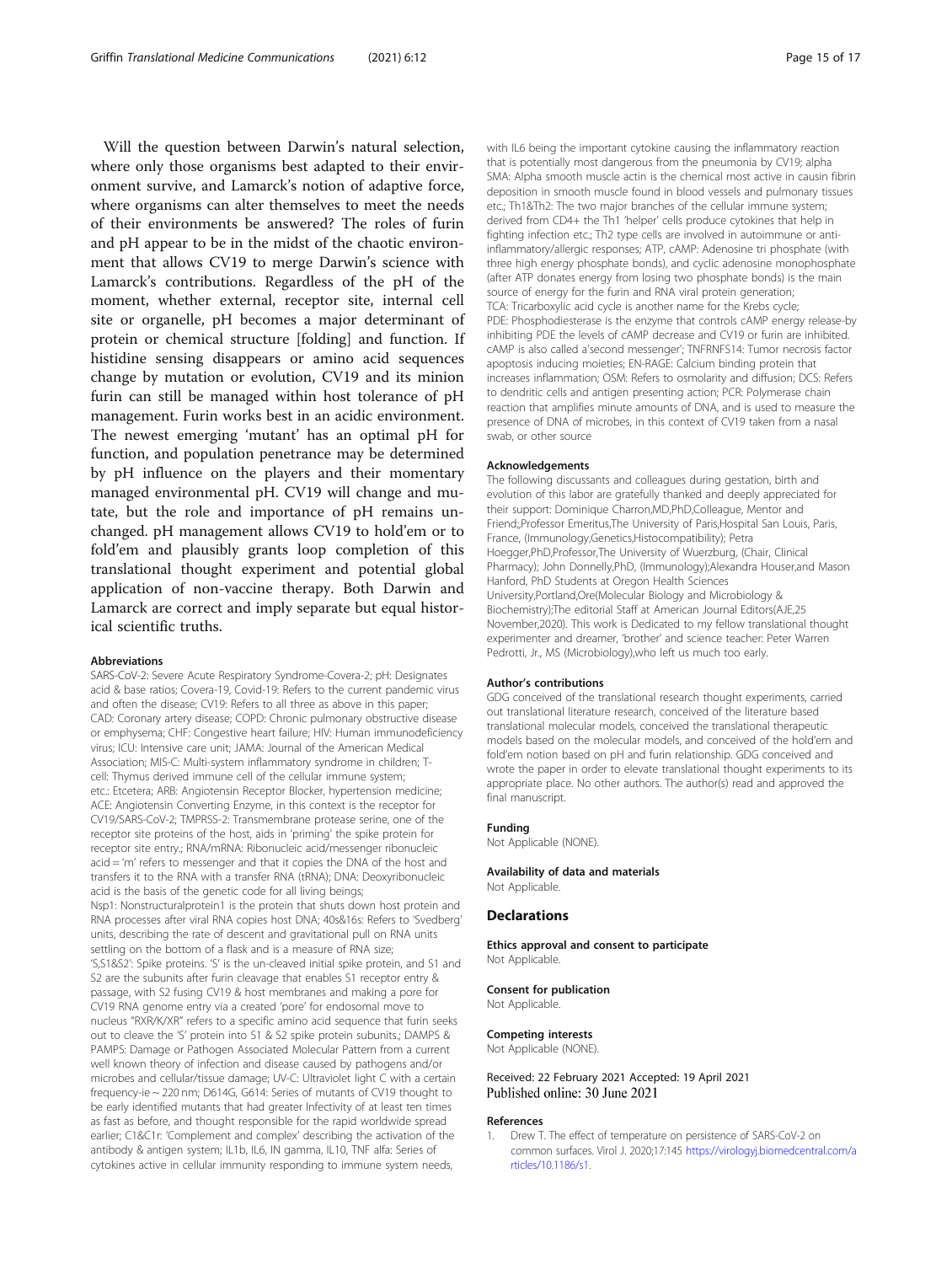- <span id="page-15-0"></span>2. Richardson S, Hirsch JS, Narasimhan. (The Norwell COVID-19 Research Consortium), Presenting Characteristics, Comorbidities, and Outcomes Among 5700 Patients Hospitalized With COVID-19 in the New York City Area. JAMA. 2020;323(20):2052–9. [https://doi.org/10.1001/jama.2020.6775.](https://doi.org/10.1001/jama.2020.6775)
- 3. Whittaker E, Bamford A, Kenny JP, et al. Clinical characteristics of 58 children with a pediatric inflammatory multisystem syndrome temporally associated with SARS-CoV-2. JAMA. 2020;324(3):259–69. [https://doi.org/10.1001/jama](https://doi.org/10.1001/jama,2020,10369) [,2020,10369.](https://doi.org/10.1001/jama,2020,10369)
- 4. Collins F, Study ties COVID-19-related syndrome in kids to altered immune system. 2020, <https://directorsblog.nih.gov/2020/09/01/study-ties-co>.
- 5. Gonzalez-Reiche AS, Hernandez MM, et al. Introductions and early spread of SARS-CoV-2 in the new York City area. Science. 2020;369(6501):297–301.
- 6. CDC/NCHS, Excess Deaths Associated with COVID-19: Provisional Death Counts for Coronavirus. updated 2 September 2020. Disease(COVID-19), [https://www.cdc.gov/nchs/vsrr/cpvid19/excess\\_deaths.htm.46.](https://www.cdc.gov/nchs/vsrr/cpvid19/excess_deaths.htm.46)
- 7. Gill JR, DeJoseph ME. The importance of proper death certification during the COVID-19 pandemic. JAMA (Viewpoint). 2020;324(1):27–8.
- Xu H, Zhong L, Deng J, et al. High expression of ACE2 receptor of 2019-nCoV on the epithelial cells of oral mucosa. Int J Oral Sci. 2020;12:8.
- 9. Ziegler C, Allon SJ, Nyquist SK, et al. SARS-COV-2 receptor ACE2 is an interferon stimulated gene in human airway epithelial cells and is detected in specific cell subsets across tissues. Cell. 2020;181(5):1016–35. [https://doi.](https://doi.org/10.1016/j.cell.2020.04.035) [org/10.1016/j.cell.2020.04.035](https://doi.org/10.1016/j.cell.2020.04.035).
- Wadman M, Couzin-Frankel J, Kaiser J, et al. A rampage through the body. Science. 2020;368(489):354–63.
- 11. Avetisov SE, Safonova TN, Novikov IA, et al. Ocular surface acidity and buffering system (by studying the conjunctival sac). Vestn oftalmol. 2014;130(5):5.
- 12. Abelson MB, Udell IJ, Weston JH, et al. Normal human tear pH by direct measurement. Arch Ophthalmol. 1981;99(2):10.
- 13. Griffin GD, The cytoplasmic shadow and Summation of Evolutionary Pathways Effect on Expression of Cellular Activities and Responses. unpublished manuscript, Medical Hypothesis, accepted and returned for more supporting data and corrections (4 Sep,1980), but not re-submitted. Available from author on request.
- 14. Thoms M, Buschauer R, Ameismeier M, et al. Structural basis for the translational shutdown and immune evasion by the Nsp1 protein of SARS-CoV-2. Science. 2020;369(6508):1249–54.
- 15. Ban N, SARS-CoV-2 Nsp1 binds the ribosomal mRNA channel to inhibit translation. <https://www.nature.com.articles/s41594-020-0511-8?utm>
- 16. Daly J, Simonetti B, Klein K. Neuropilin-1 is a host co-factor for SARS-CoV-2 infection. Science. 2020. [https://doi.org/10.1126/science.abd3072.](https://doi.org/10.1126/science.abd3072)
- 17. Bai Y, Englander SW. Future directions in folding: the multi-state nature of protein structure. Proteins. 1996;24(2):145–51.
- 18. Walls AC, Park YJ, Tortorici MA, et al. Structure, function, and antigenicity of the SARS-CoV-2 spike glycoprotein. Cell. 2020;180:281–92.
- 19. Wrobel AG, Benton DJ, Xu P, et al. SARS-CoV-2 and bat RaTG13 spike glycoprotein structures inform on virus evolution and furin-cleavage effects. Nat Struct Mol Biol. 2020;27:763–7.
- 20. Wrapp D, Wang N, Corbett KS, et al. Cryo-EM structure of the 2019-nCoV spike in the prefusion conformation. Science. 2020;367(6433):1260–3.
- 21. Watanabe Y, Allen JD, Wrapp D, et al. Site specific glycan analysis of the SARS-CoV-2 spike. Science. 2020;369(6501):330–3.
- 22. Cai Y, Zhang J, Xiao T, et al. Distinct conformational states of SARS-CoV-2 spike protein. Science. 2020:eabd4251. [https://doi.org/10.1126/science.abd4251.](https://doi.org/10.1126/science.abd4251)
- 23. Matheson NJ, Lehner PJ. How does SARS-CoV-2 cause Covid-19? Science. 2020;369(6503):510–1.
- 24. Tang T, Bidon M, Jaimes JA, et al. Coronavirus membrane fusion mechanism offers a potential target for antiviral development. Antivir Res. 2020:104792. <https://doi.org/10.1016/j.antiviral.2020.104792>.
- 25. Liu L, Chopra P, Li X, et al. SARS-CoV-2 spike protein binds heparan sulfate in a length- and sequence-dependent manner. pre-print, bioRxiv, 10 May, 2020the COVID-19 virus. Cell. 2020. [https://doi.org/10.1016/j.cell.2020.06.043.](https://doi.org/10.1016/j.cell.2020.06.043)
- 26. Choe H, Fazan M. Scripps Research Institute Reports, 2020, [https://www.](https://www.doximity.com/articles/e7a94e61-a4c3-488) [doximity.com/articles/e7a94e61-a4c3-488](https://www.doximity.com/articles/e7a94e61-a4c3-488).
- 27. Yu J, Yuan X, Chen H, et al. Direct activation of the alternative complement pathway by SARS-CoV2 spike proteins is blocked by factor D inhibition. Blood. 2020. [https://doi.org/10.1182/blood.2020008248.](https://doi.org/10.1182/blood.2020008248)
- 28. Bouhddaou M, Memon D, Meyer B, et al. The Global Phosphorylation Landscape of SARS-CoV-2 Infection. Cell. 2020;182:685–712. [https://doi.org/1](https://doi.org/10.1016/j.cell.2020.06.034) [0.1016/j.cell.2020.06.034.](https://doi.org/10.1016/j.cell.2020.06.034)
- 29. Braun E, Sauter D. Furin mediated protein processing in infectious diseases and cancer. Clin Trans Immunol. 2019;8:e1073.65.
- 30. Williamson DM, Elferich J, Shinde U. Mechanism of Fine-tuning pH Sensors in Proprotein Convertases: Identification of a pH-sensing Histidine pair in the Propeptide of Proprotein Convertase 1/3. J Biol Chem. 2015;290(38): 23214–25. <https://doi.org/10.1074/jbc.M115.665430> Epub 2015 Jul 30., PubMed PMID: 26229104.
- 31. Barile E, Baggio C, Gambini L, et al. Potential Therapeutic Targeting of Coronavirus Spike Glycoprotein Priming. Molecules. 2020;25(10). [https://doi.](https://doi.org/10.3390/molecules25102424) [org/10.3390/molecules25102424](https://doi.org/10.3390/molecules25102424) PMID :32455942 PMC.
- 32. Li X, Giorgi E, Marichannegowda M, et al. Emergence of SARS-CoV-2 though recombination and strong purifying selection. Sci Adv. 2020:Eabb9153. <https://doi.org/10.1126/sci>.
- 33. Coutard B, Valle C, DeLamballerie X, et al. The spike glycoprotein of the new coronavirus 2019-nCoV contains a furin-like cleavage site absent in CoV of the same clade. Antivir Res. 2020;176:104742.
- 34. Roebrook AJ, Creemers JW, Ayoubi TA, et al. Furin-mediated proprotein processing activity: involvement of negatively charged amino acid residues in the substrate binding region. Biochemie. 1994;76(3–4):210–6. [https://doi.](https://doi.org/10.1016/0300-9084(94)90148-1) [org/10.1016/0300-9084\(94\)90148-1](https://doi.org/10.1016/0300-9084(94)90148-1).
- 35. Dahms SO, Jiao GS, Than ME. Structural studies revealed active site distortions of human furin by a small molecule inhibitor. ACS Chem Biol. 2017;12:2474.
- 36. Jean F, Stella K, Thomas L, et al. alpha1-Antitrypsin Portland,a bioengineered serpin highly selective for furin: application as an antipathogenic agent. Proc Natl Acad Sci U S A. 1998;95(13):7293–8.
- 37. Cheng YW, Chao TL, Chiao LL et al. Furin inhibitors block SARS-CoV-2 spike protein cleavage to suppress virus production and cytopathic effects. <https://doi.org/10.1016/j.celrep.2020.108254>. online ahead of print.
- 38. Remacle AG, Gawlik K, Golubkov VS, et al. Selective and potent furin inhibitors protect cells from anthrax without significant toxicity. Int J Biochem Cell Biol. 2010;42(6):987–95 Published online 1 March, 2010.
- 39. Korber S, Fischer WM, Gnakatan S. Tracking changes in SARS-CoV-2 Spike: evidence that D614G increases infectivity of the COVID-19 virus. Cell. 2020. <https://doi.org/10.1016/j.cell.2020.06.043>.
- 40. He X. Lau, Ehy, Wu, Peng, et al. temporal dynamics in viral shedding and transmissibility of COVID-19. Nat Med Brief Commun. 2020;26(5):672–5.
- 41. Berrio A, Gartner V, Wray G. Positive selection within the genomes of SARS-CoV-2 and other Corona viruses of impact on protein function. Peer J. 2020; 8:e101234. <https://doi.org/10.7717/peerj.10234>.
- 42. van Dorp L, Acman M, Richard D, et al. Emergence of genomic diversity and recurrent mutations in SARS-COV-2 infection. 2020:104351. [https://doi.org/1](https://doi.org/10.1016/j.meegid.2020.104351) [0.1016/j.meegid.2020.104351](https://doi.org/10.1016/j.meegid.2020.104351).
- 43. Baum A, Fulton BO, Wloga E, et al. Antibody cocktail to SARS-CoV-2 spike protein prevents rapid mutational escape seen with individual antibodies. Science. 2020;369(6506):1014–7.
- 44. Hansen J, Baum A, Pascal KE. Studies in humanized mice and convalescent humans yield a SARS-CoV-2 antibody cocktail. Science. 2020;369(6506):1010–4.
- 45. Duffy S. Why are RNA virus mutation rates so damn high?. PLoS Biol. 2018; 16(8):e300003. <https://doi.org/10.1371/journal.pbio.300003>
- 46. The Medical Letter on Drugs and Therapeutics. Treatments Considered for COVID-19. 2020.
- 47. Konno Y, Kimuta I, Uriu K, et al. SARS-CoV-2-ORF-3bis a potent interferon antagonist whose activity is increased by a naturally occurring elongation variant. Cell Rep. 2020;32(12):108185. <https://doi.org/10.1016/j.celrep.2020.108185>.
- 48. Glowacka I, Bertram S, Muller MA, et al. Evidence that TMPRSS2 activates the severe acute respiratory syndrome coronavirus spike protein for membrane fusion and reduces viral control by the humoral immune response. J Virol. 2011;85:4122–34.
- 49. Kawase M, Shirato K, van der Hoek L, et al. Simultaneous treatment of human bronchial epithelial cells with serine and cysteine protease inhibitors prevents severe acute respiratory syndrome coronavirus entry. J Virol. 2012;86:6537–654.
- 50. Zhou Y, Vedantham P, Agudelo J, et al. Protease inhibitors targeting coronavirus and filovirus entry. Antivir Res. 2015;116:76–84.
- 51. Hoffman M, Klein-Weber H, Schroeder S, et al. SARS-COV-2 cell entry depends on ACE2 and TMP2RSS2 and is blocked by a clinically approved protease inhibitor. Cell. 2020;181:271–80.
- 52. Camostat Mesylate: FDA references: CAS Registry Number: 59721-29-8; FDA UNII Code: 451M50A1EQ; PubMed Primary Reference: 191457833; NCI Thesaurus Code: C96364; FDA Modified 27 July,2020.
- 53. Uno Y. Camostat mesilate therapy for COVID-19. Intern Emerg Med. 2020:1– 3 (Nature Public Health Emergency Collection).